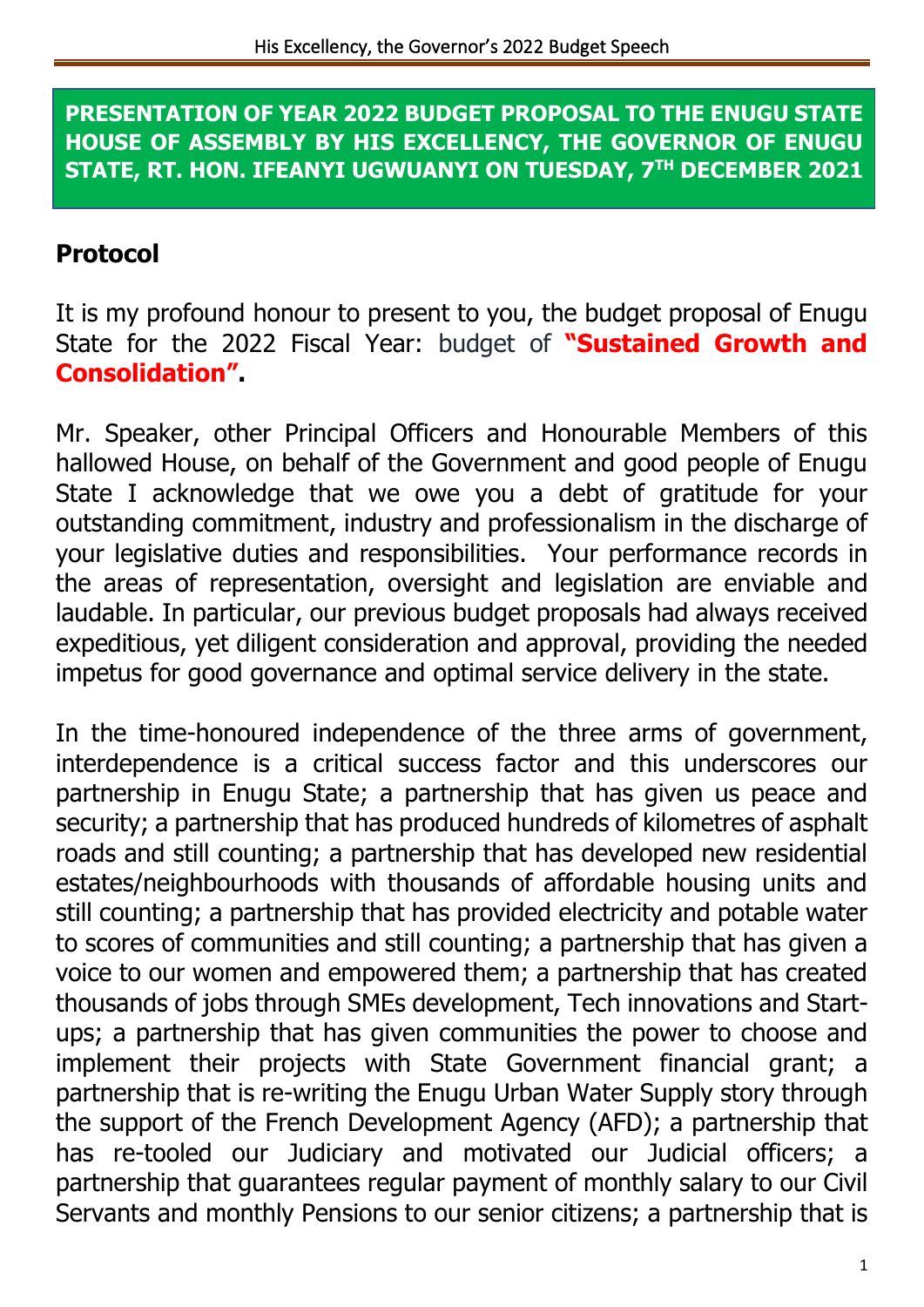affording the revered Honourable Members of this House one international leadership training after the other and still counting; a partnership that has earned our administration several laurels and still counting; a partnership that gives greatest good to the greatest number; a partnership that is in the Hands of God; and a partnership that shall end in praise.

On this occasion, the good people of Enugu State deserve no less appreciation for their fidelity to our administration. Your prayers, unwavering support and solidarity have been the wind in our sail. I reiterate the commitment of our administration to always serve in your best interest. This is our mandate, and by God's abiding grace, we shall implement it with our best endeavours.

### **Review of Year 2021**

The year 2021 started on a note of recovery as national and subnational governments embarked on strategic economic engineering, through innovative economic policies, to reflate the Covid-beaten economy of the previous year. Our national Gross Domestic Product (GDP) grew by 0.51% (year-on-year) in real terms in the first quarter of 2021 while we hoped for significant improvement in the coming quarters. The state was fully opened for economic activities as we escalated the vaccination of our populace against the Covid-19 through the support of National Primary Health Care Development Agency and her Partners. Our administration embarked on deliberate measures to bring succour to Micro, Small and Medium Enterprises. Enugu State engaged fully in the preparatory activities for the **Nigeria Covid-19 Action Recovery and Economic Stimulus (NG-CARES) Program for Results**, an initiative of the Federal Government of Nigeria supported by World Bank to mitigate the economic disruption occasioned by the Covid-19 Pandemic by protecting the livelihoods and food security of the poor and vulnerable families while facilitating the recovery of local economic activities in all the participating States. We were smarting from the Covid-19 economic meltdown and looking forward to better days, given the interventions referenced supra, when the South East Geo-Political Zone got engulfed in the worst security crises in the post-civil war period. Regardless that Enugu State had relative peace, every Monday sit-at-home order, sometimes with additional days in the week, and reduced human mobility became a major headwind to our economy,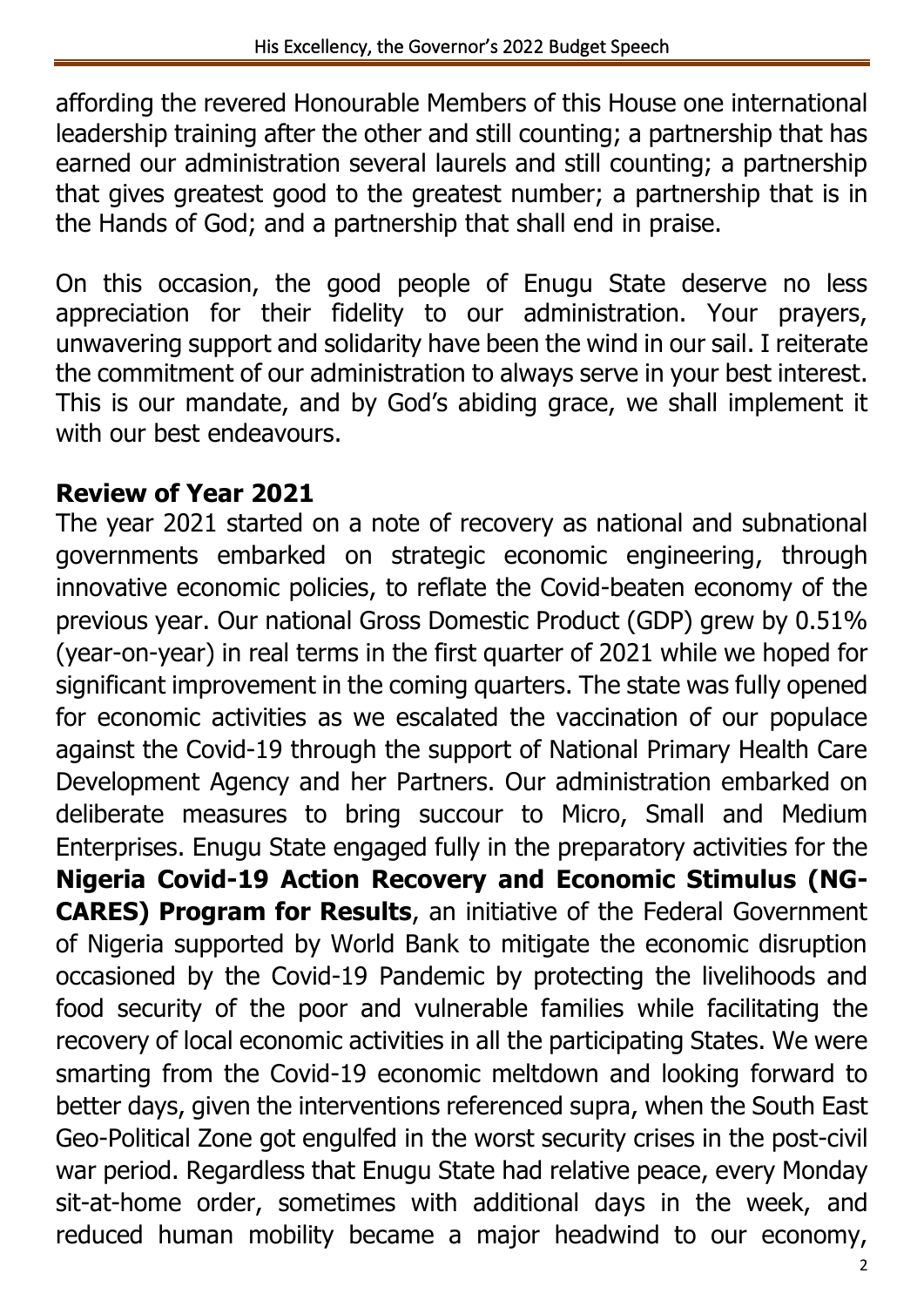impeding the envisaged recovery and growth. Businesses were shut down, Public Servants hibernated for their safety and government revenue was sub-optimized for several months, yet the State Government had to meet its financial obligations to Civil Servants and sustain service delivery to Ndi Enugu, albeit with great difficulty. We are just beginning to see the early signs of de-escalation of this menace and we fervently pray for its sustainability.

We thank the God of Abraham, God of Isaac, God of Jacob and awesome God of David for shielding Enugu State from monumental carnage as was seen in other climes within this period; just as **His love** sheltered us from the ravages of **Covid – 19 pandemic**, **His mercy** navigated us through the recent spike of **insecurity**. In every adversity, **He** made us stronger, more peaceful, more united and more determined to succeed as a people; great indeed is **His faithfulness**.

Lately, the world has, once more, been thrown into trepidation with the news of the outbreak of a mutant strain of Covid-19 virus, the **omicron variant**. Some countries have been red flagged by United Kingdom, including Nigeria (as at three days ago). The world is in a quandary as it awaits better understanding of the situation and its implications for the Year 2022 global economy. In the meantime, as we make our Year 2022 budget, we can only pray and hope for the best, trusting, as always, in the amazing grace of the most High God.

### **2021 BUDGET PERFORMANCE**

Mr. Speaker, I invite you to recall that this Honorable House approved a Budget of **N169,845,758,500** (**One Hundred and Sixty-Nine Billion, Eight Hundred and Forty-Five Million, Seven Hundred and Fifty-Eight Thousand, Five Hundred Naira**) for the State and for the year ending 31st December 2021. I hereunder present the State's 2021 budget performance as at the end of  $3<sup>rd</sup>$  quarter of 2021.

### **Recurrent Revenue**

In the 2021 budget, our total recurrent revenue was projected at **N110,080,000,000.00** (**One Hundred and Ten Billion, Eighty Million Naira**) whereas, actual revenue collected at the end of the 3rd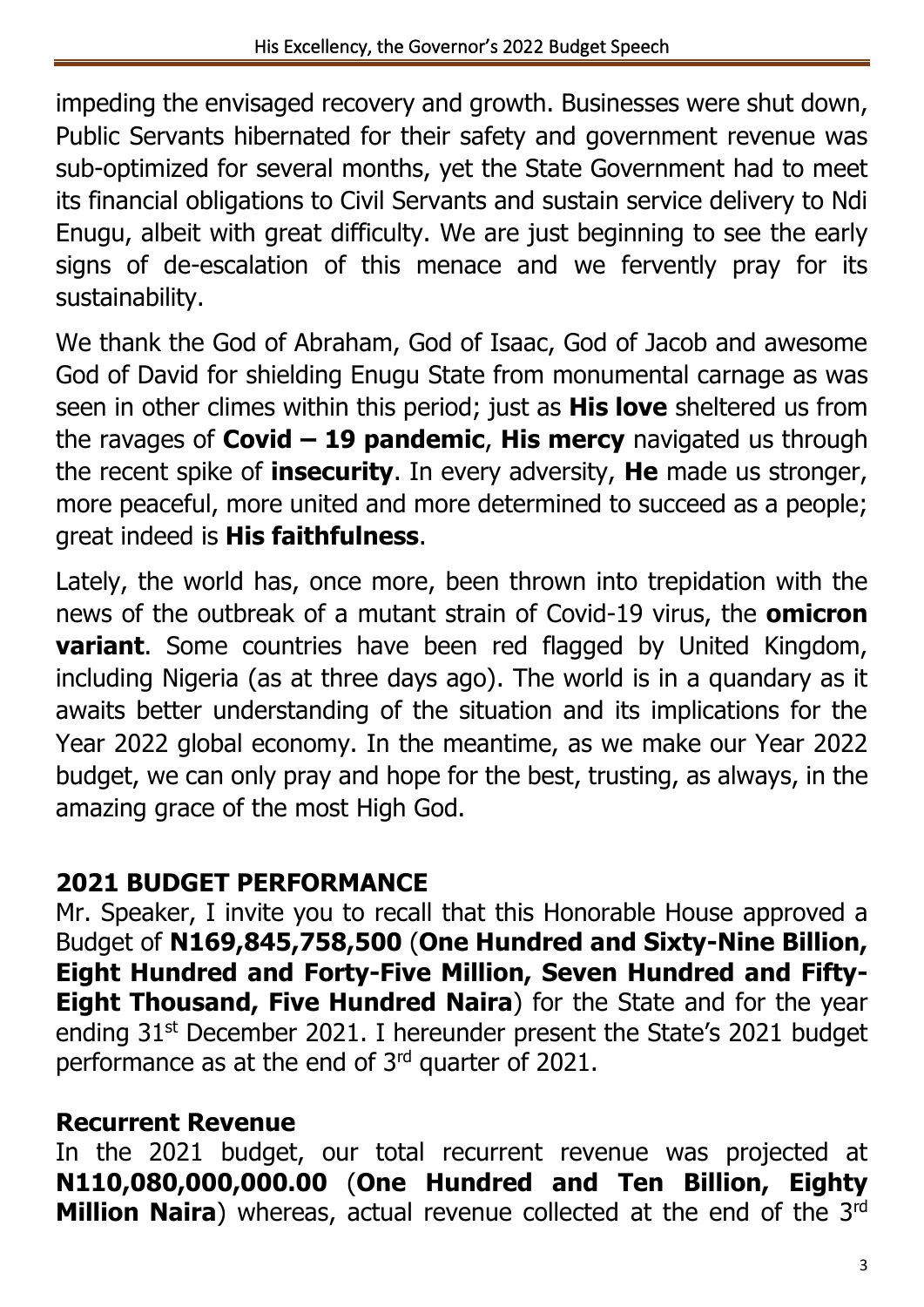quarter of 2021 amounted to **N80,853,031,375.47 (Eighty Billion, Eight Hundred and Fifty-Three Million, Thirty-One Thousand, Three Hundred and Seventy-Five Naira, Forty-Seven Kobo)**, representing 73.44% of the budgeted total recurrent revenue.

### **Capital Receipts**

Our projection in the 2021 capital receipts stood at **N59,765,758,500.00 (Fifty-Nine Billion, Seven Hundred and Sixty-Five Million, Seven Hundred and Fifty-Eight Thousand, Five Hundred Naira)**. Nevertheless, as at the end of the 3<sup>rd</sup> quarter of 2021, only the sum of **N66,511,764.47** (**Sixty-Six Million, Five Hundred and Eleven Thousand, Seven Hundred and Sixty-Four Naira, Forty-Seven kobo)** has been realised, representing 0.1% capital receipt performance.

### **Total Expenditure**

The budgeted total expenditure for the year 2021 was **N169,845,758,500.00 (One Hundred and Sixty-Nine Billion, Eight Hundred and Forty-Five Million, Seven Hundred and Fifty-Eight Thousand, Five Hundred Naira)**. However, the actual total expenditure stood at **N56,305,252,696.69 (Fifty-Six Billion, Three Hundred and Five Million, Two Hundred and Fifty-Two Thousand, Six Hundred and Ninety-Six Naira, Sixty-Nine Kobo),** at the end of third quarter. This translates to a budget performance of 33.2% as at the end of the 3rd Quarter of 2020.

#### **KEY ACHIEVEMENTS IN THE YEAR 2021 Enugu State Civil Service**

- $\checkmark$  We have maintained the payment of the Thirty Thousand Naira (**N30,000.00**) Minimum Wage, as at when due, which we commenced in February 2020.
- $\checkmark$  The State Secretariat Annex at Nsukka which is now operational has brought Zonal Offices of Ministry of Education; Post Primary Schools Management Board (PPSMB); Science Technical Vocational Schools Management Board (STVSMB); State Audit Department; Local Government Audit Department; Ministry of Commerce and Industry; and Ministry of Lands that were hitherto operating in make-shift structures under one roof.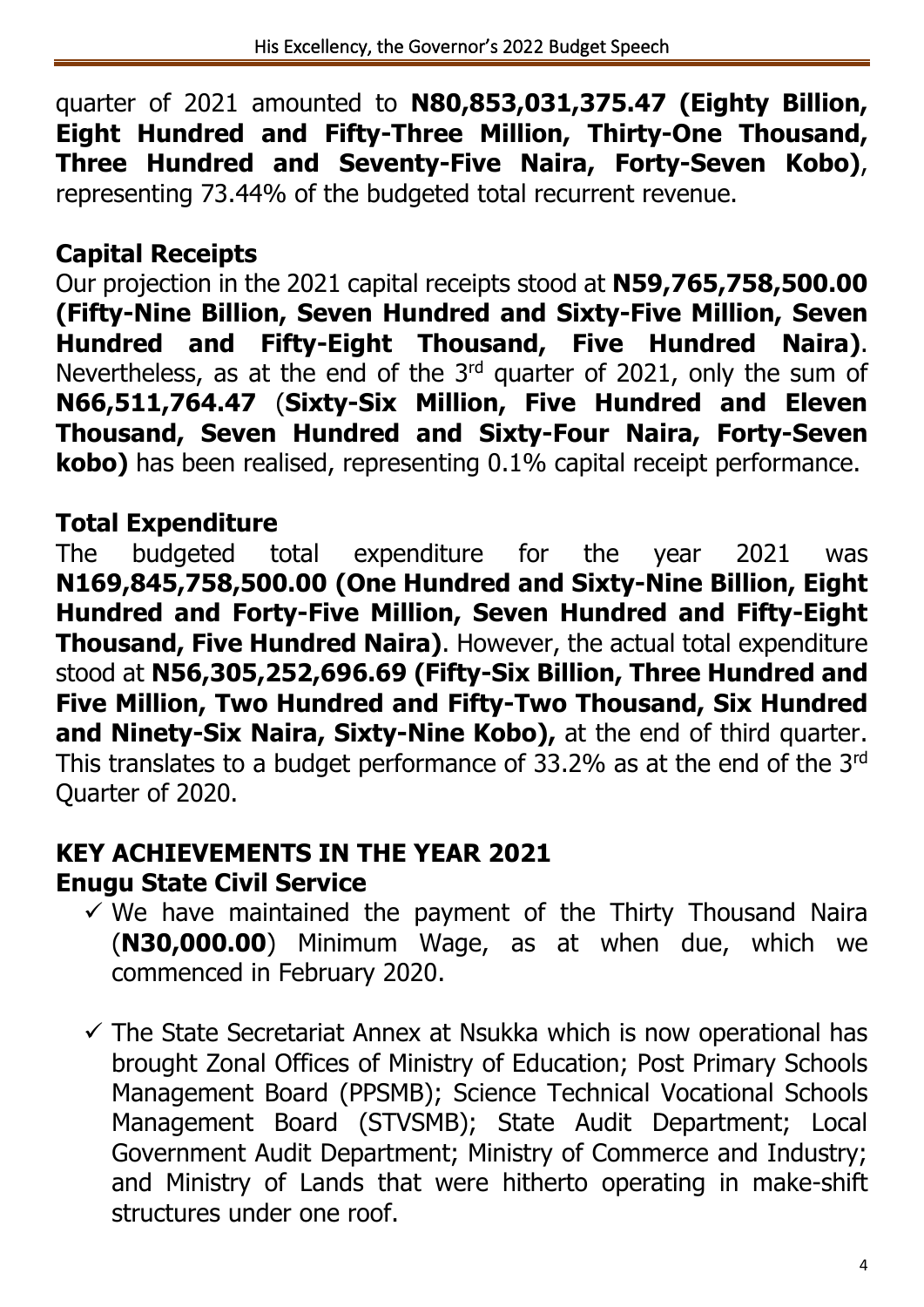- ✓ All Permanent Secretaries, Directors, Deputy Directors, select Middle Level Manpower across MDAs, State EXCO Secretariat Staff, New Employees, have engaged in one form of training (ICT, Peer Learning, Knowledge & Experience Sharing, Interactive Sessions) to build capacity required in a modern-day Civil Service.
- $\checkmark$  Notably, Three (3) Permanent Secretaries; Thirty-One (31) Directors; and Nineteen (19) Deputy Directors have undergone Four (4) Weeks Policy, Strategy and Leadership Course at National Institute for Policy and Strategic Studies (NIPPS), Kuru, Jos, Plateau State (within three months - 6<sup>th</sup> September, 2021 to the 27<sup>th</sup> November 2021).
- $\checkmark$  The Civil Service Commission office complex has been reconstructed and it is now wearing a new look.

All these are purposeful human capital investments aimed at building capacities of Civil Servants for enhanced service delivery. It is our sincere wish to bequeath Enugu State Civil Service that is well-equipped and wellmotivated for the job in hand.

#### **Continuing Response to Covid – 19/Interventions in the Health Sector**

We are yet to fully recover from the negative economic impact of the Covid-19 pandemic and have not rested on our oars in the battle for the containment of this contagion. Within the period under review, we have continued the following interventions:

- $\checkmark$  With the receipt of the 1<sup>st</sup> batch of Oxford-AstraZeneca COVID-19 vaccines from the National Primary Health Care Development Agency (NPHCDA), we flagged off COVID-19 vaccination in the state as one of the potent measures for curbing the pandemic. Vaccination is still ongoing even as we have further received a batch of Moderna COVID-19 Vaccine and I urge all Enugu State residents to avail themselves this opportunity of getting fully vaccinated.
- $\checkmark$  The ongoing construction of Amenity facility in Enugu Ezike General hospital, the completed seven (7) Model Type III Primary Healthcare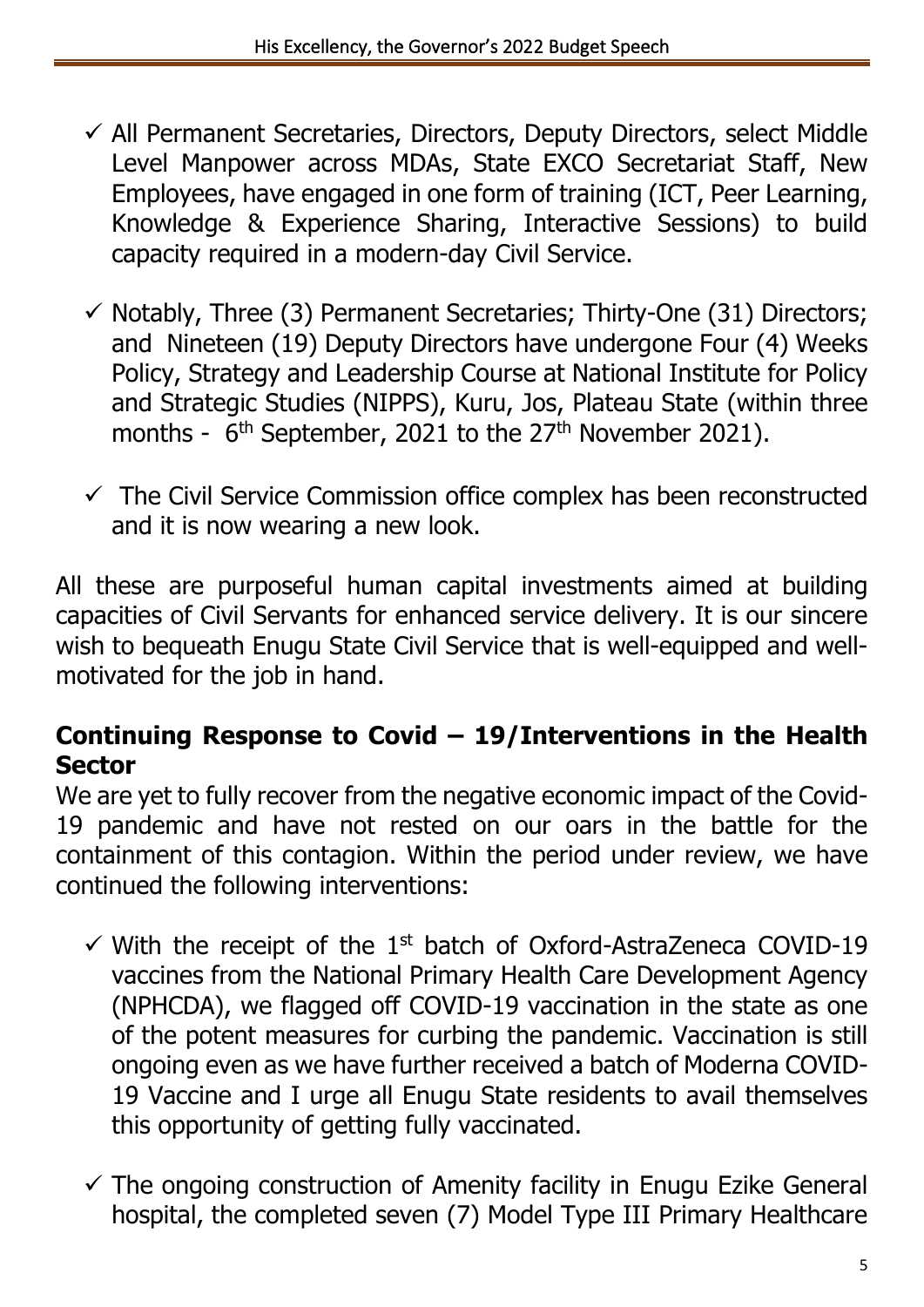facilities in Nkanu East, Igbo-Etiti, Igbo-Eze South, Isi-Uzo, Udenu, Ezeagu and Uzo-Uwani LGAs when put into use will boost the delivery of healthcare services in the State.

- $\checkmark$  Within the period under view, we attained significant milestones in the development of ESUT College of Medicine and Teaching Hospital, Igbo Eno.
- $\checkmark$  The construction of Cottage Hospitals with Isolation Wards in Awgu, Orba, Enugu Ezike and Oji-River have been completed and these will enhance the delivery of secondary healthcare services within their environs.
- $\checkmark$  We have successfully installed 100 (One Hundred) units of 200 litres Solar Refrigerators and Freezers at various Health Centres across the State.
- $\checkmark$  We are transposing our State Health Systems to provide primary healthcare through the Enugu State Agency for Universal Health Coverage. Under the Enugu State Universal Health Coverage Scheme (ESUHCS), we are targeting the enrolment of all Enugu State residents. This will also facilitate the provision of free healthcare to vulnerable persons in the State. In this regard, the following have been achieved within the period under review:
	- ➢ Installation of the state-of-the-art ICT systems for enrolment of beneficiaries and computerisation of service delivery in the State hospitals.
	- ➢ One Hundred and Fifteen (115) State Primary Healthcare Centres (PHC), out of the Two Hundred and Ninety-One (291) PHCs in the State, have been accredited by the National Health Insurance Scheme (NHIS) for provision of free services for vulnerable persons under the Basic Health Care Provision Fund.
	- $\triangleright$  The State has commenced capitation payments to the 115 (One Hundred and Fifteen) accredited PHCs to cover the cost of providing health services for the poor and vulnerable.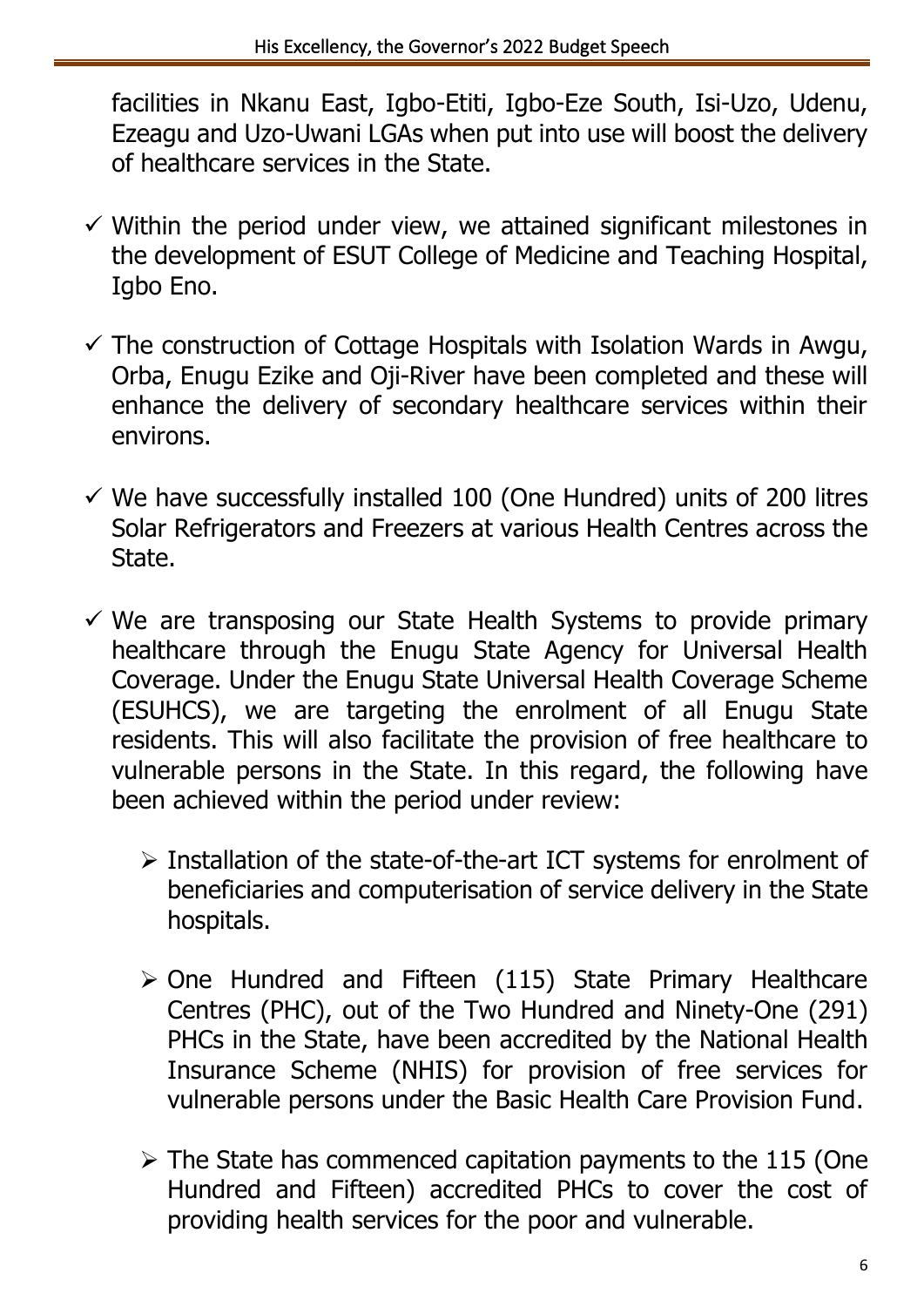➢ The ongoing enrolment exercise in all the 17 LGAs of the State has so far registered Eighteen Thousand, One Hundred and One (18,101) vulnerable persons that have started receiving free health care from 1<sup>st</sup> December 2021. The enrolment process is however continuing.

Mr Speaker, despite the slow recovery of the Nigerian economy from the challenges occasioned by the COVID-19 pandemic, we have been able to maintain traction in other sectors.

### **Infrastructure - Roads**

- ✓ We have made substantial progress in the construction of the **first Enugu State Government's Flyover which is progressively taking its pride of place at the T-Junction, Nike Lake Road**. It is a 105 meters bridge section, with ramps measuring 590m in cumulative length and four (4) Service lanes which on completion will enhance traffic flow around Trans-Ekulu, Nike and Nike Lake Resort axis.
- $\checkmark$  In keeping with our policy on roads, we continued massive construction of new roads and rehabilitation of existing ones in both urban and rural areas of the state, to ease the movement of persons and materials.

### **Other Infrastructures**

- $\checkmark$  Ongoing construction of 600-Seater Event Hall; Lawn Tennis Court; Security Personnel Quarters; and Remodeling of 2 No existing Duplexes; expansive Car Park and landscaping at the old Governor's Lodge.
- $\checkmark$  The construction of Nsukka Conference Centre in Nsukka LGA has reached an advanced stage of completion. Upon completion, the facility will provide 5 no. Halls of various seating capacities ranging from 200 to 1,000; a Swimming Pool; Lawn Tennis Court amongst other recreational facilities.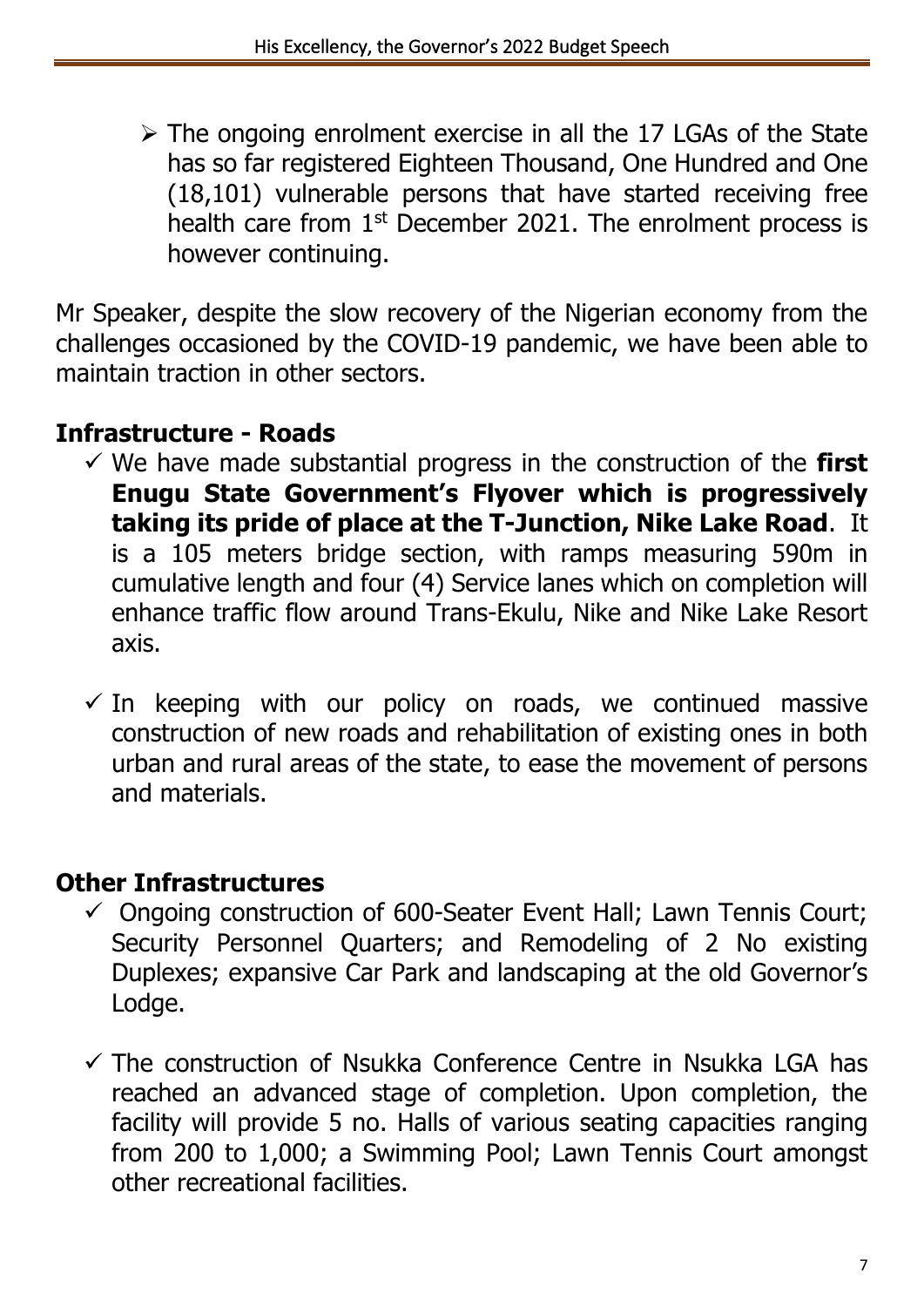- $\checkmark$  We commenced the construction of 194 One Hundred and Ninety-Four (194) Units of Ultra-Modern Bus Shelters in Enugu Metropolis since December 2020. So far, a total of One Hundred and Seven (107) Units of the Ultra-Modern Bus Shelters have been completed.
- $\checkmark$  We have continued to procure transformers, construct, extend and boost rural electrification in Communities including Owerre Okpu, Amadim, Ujobo, Umunta/Umunkpume and Anyazuru Orba, Umuokpara Orba, Amalla Orba communities in Udenu LGA as well as in Umuopu Autonomous Community, Enugu Ezike, Igbo-Eze North LGA, amongst others.

### **Enugu State House of Assembly**

In line with our human capital investment drive, we have continued to build and develop the capacities of our valued Legislators, to wit:

- $\checkmark$  In August 2021, the revered Members of the Enugu State House of Assembly were in Rwanda for a knowledge sharing, peer learning, capacity building and other enhancements.
- $\checkmark$  In November 2021, the esteemed Honorable Members of this House completed an Advanced Leadership Training Programme in the Moller Institute, Churchill College, University of Cambridge, United Kingdom where they obtained an Advanced Leadership Certificate.
- $\checkmark$  Besides the human capital investments in our Legislative Arm of Government, infrastructural investment is also receiving adequate attention. The construction of an ultra-modern office building covering 3,500 square metres floor area within the premises of the State House of Assembly has reached an advanced stage of completion.

### **Judiciary**

To ensure speedy dispensation of justice in the State, the following were accomplished during the period under review:

 $\checkmark$  Consequent upon the recommendations of the National Judicial Council (NJC), six (6) new Judges were appointed and sworn in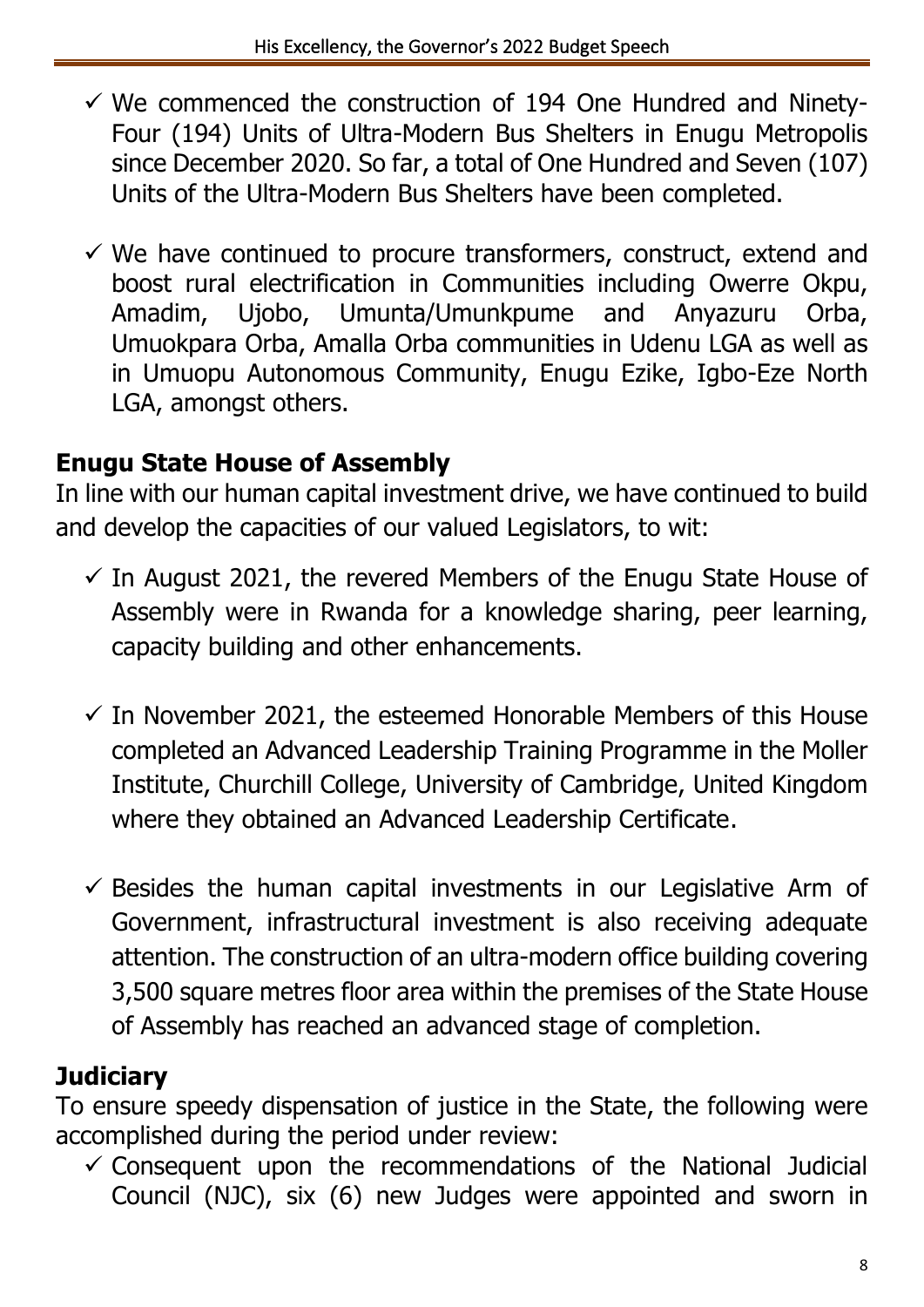January 2021. This brings the number of Judges that our administration has appointed for Enugu State Judiciary to fifteen (15).

- $\checkmark$  Following the retirement of Hon. Justice Ngozi Priscilla Emehelu, the immediate past Chief Judge of Enugu State, from the service of the State Judiciary on 7<sup>th</sup> September 2021, Hon. Justice Afojulu Raymond Ozoemena was appointed and sworn in as the Acting Chief Judge of Enugu State.
- $\checkmark$  We constructed the Enugu State Multi-Door Court House within the period under review to deepen the practice of Alternative Dispute Resolution in the State.

### **Religious**

Enugu State is in the Hands of God. We hold in great awe, the institution of the Church and we cherish the spiritual leadership, the enthronement of moral standards and the pursuit of world peace by this institution.The harmonious working relationship between our administration and the Church is top-class. Within the period under review, we built the first Chapel within the precincts of Enugu State Government House and this has been blessed by the entire Catholic Bishops as well as the Methodist Bishops in Nigeria.

## **Security**

We regret the unfortunate attacks that led to unwarranted loss of lives of Policemen in Nigerian Police Force, Enugu State Command and some private citizens during the recent security crisis. This notwithstanding, Enugu State has remained relatively peaceful and the issue of security has remained top on the agenda of our Administration.

- $\checkmark$  We reconstructed some security facilities that were torched in the thick of the recent security crisis.
- $\checkmark$  We have continued to support the Security Agencies in the State with operational vehicles, communication gadgets, trainings etc.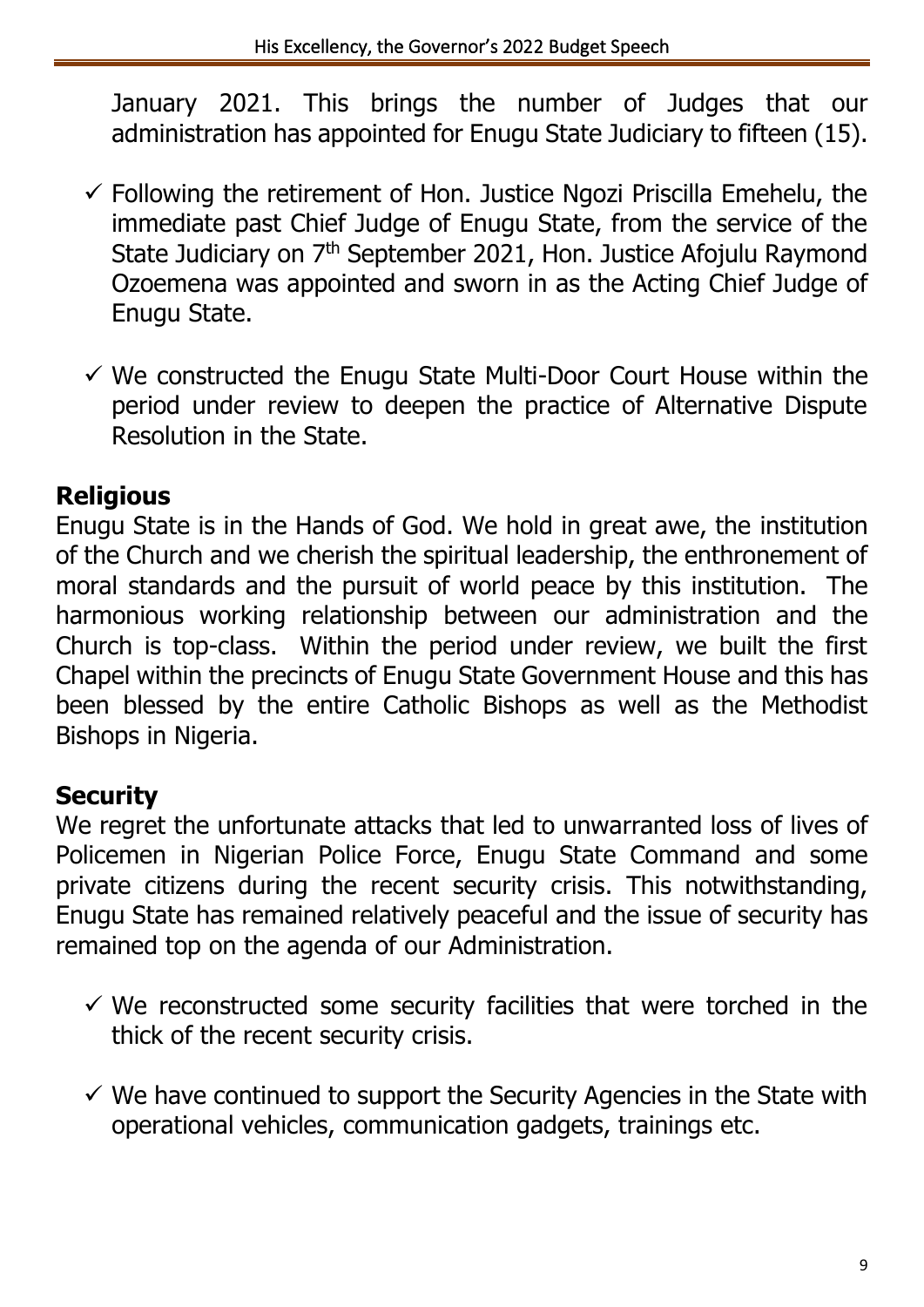- $\checkmark$  Our administration's initiatives on security are guided by the resolutions of the South East Governors' Forum and Advisories of wellmeaning Nigerians on security matters.
- $\checkmark$  We have deepened the collaboration between the Federal Security Agencies in the State and our State's security outfits - **Forest Guards and Neighbourhood Watch groups** - especially in intelligence sharing for enhanced efficiency and effectiveness in security operations.
- $\checkmark$  We have continued to support the State's Forest Guards (Security outfit) through regular payment of salaries, trainings and supply of necessary equipment.
- ✓ We have commenced additional works in the premises of **MOPOL 76 Police Mobile Force Squadron**, Nigeria Police Force, Ekwegbe, Igbo-Etiti Local Government Area to provide Commander's House, 2km Perimeter Fence, Parade Ground, Sick bay and other facilities and ensure commencement of operations.
- $\checkmark$  We shall continue to support and collaborate with all Security Agencies operating in Enugu State to protect the lives and property of all residents in the State.

### **Tourism**

➢ **Nike lake Resort**, a flagship Hotel asset of Enugu State Government with serene ambience and beautiful scenery complemented by a natural perennial Lake, is like no other and its capability for offering the comfort of home, away from home, is without doubt. We have almost completed the Turn Around rehabilitation of this magnificent edifice to recover its leadership role in the South East Zone hospitality industry.

### **Science and Technology**

Our leveraging on technology and strong ICT policy-thrusts to reshape the economic future of Enugu State has drawn much admiration and earned us international visibility.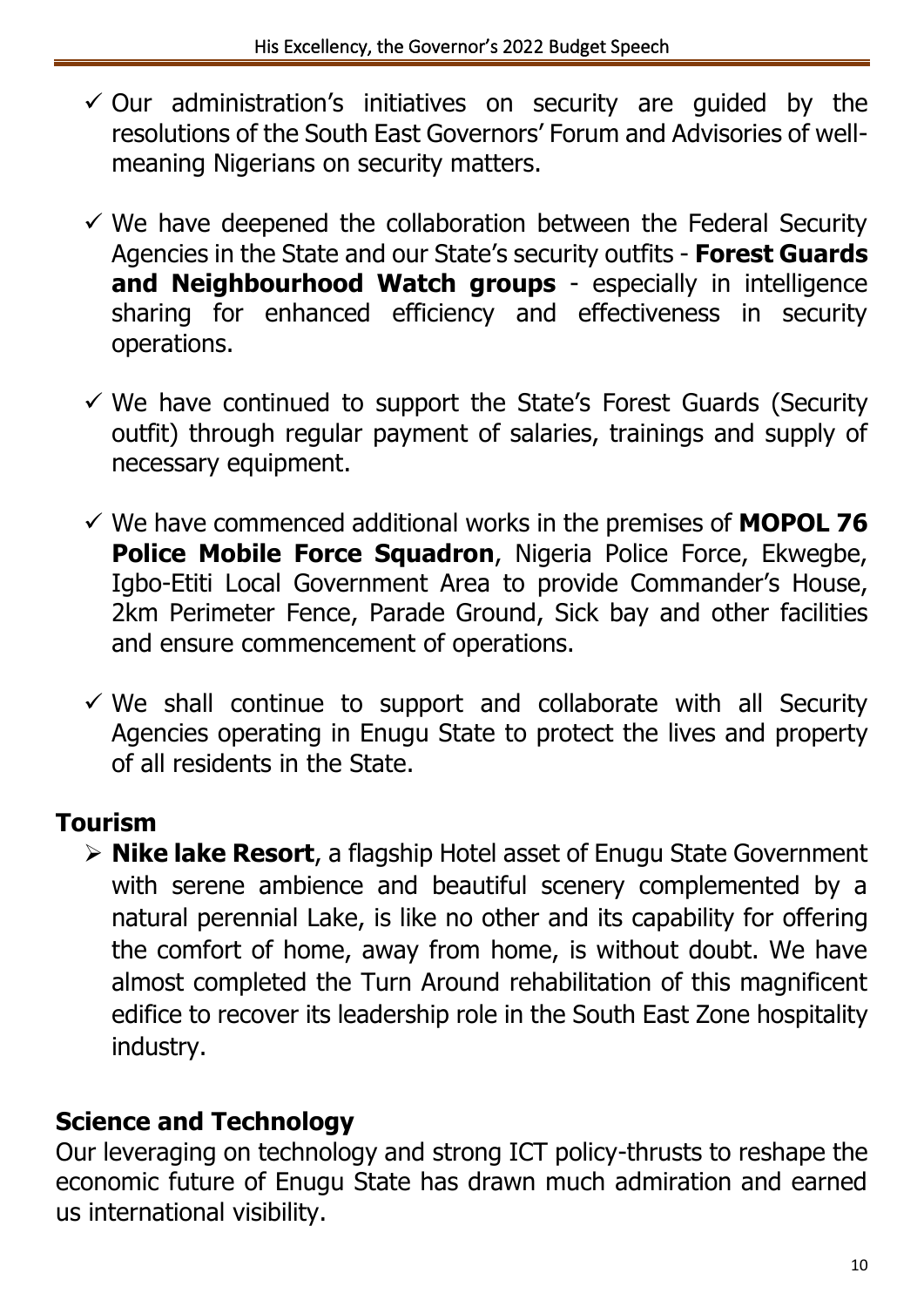$\checkmark$  We built and inaugurated two (2) Tech Hubs and Youth Innovation Centers, one in Independence Layout, Enugu North LGA, Enugu, and another in Obollo Afor, in Udenu Local Government Area. Services offered include ICT training in Software Development; Website design/Hosting; Linus/Unix systems; Graphic Designs; and Internet of things (IoT). Other services include: Craftsmanship and fabrication; Entrepreneurship development; Innovation programmes; Career enhancement initiatives; Electronics/robotics; and facilitation of Foreign Direct Investments (FDI), amongst others.

## **Chieftaincy Matters**

We have commissioned a Cloud-based storage (online) for gazetted Chieftaincy Constitutions of communities in Enugu State. The Web address is [www.mocm.en.gov.ng](http://www.mocm.en.gov.ng/) and offers a wide range of services including the followings:

- $\checkmark$  provides storage and easy access to information about communities whose constitutions had been gazetted in the state;
- $\checkmark$  Makes the gazetted Chieftaincy Constitutions for all Autonomous Communities in the State available on the internet;
- $\checkmark$  Promotes transparency in community leadership & reduces tension that comes with transition,
- $\checkmark$  Serves as a tool for dispute resolution in the communities,
- $\checkmark$  promotes human rights, community development and community traditions,
- $\checkmark$  It will also allow internet search engines like Google, Yahoo, to easily index these Constitutions thereby making them easily accessible on the internet using any search engine.

## **Agriculture**

We have continued to improve on food security from 3 (three) main perspectives. These include:

 $\checkmark$  The Agro Processing Productivity Enhancement and Livelihood Improvement Support Project (APPEALS).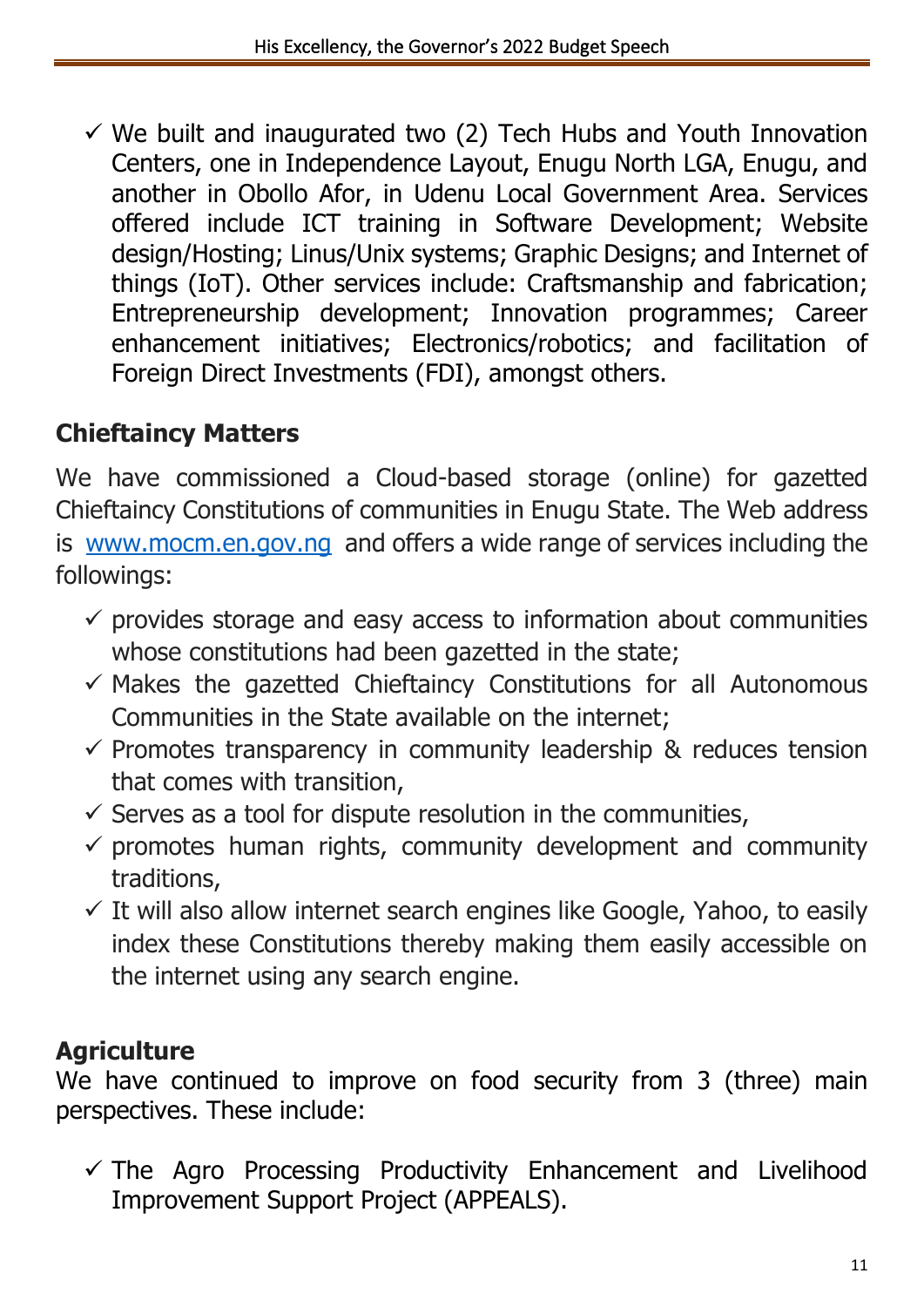- $\checkmark$  AFDB Assisted Agricultural Transformation Agenda Support Program Phase-1 (ATASP-1)
- $\checkmark$  International Fund for Agriculture (IFAD)/FGN Assisted Value Chain Development Programme (VCDP) in Enugu State.

#### **Agro Processing Productivity Enhancement and Livelihood Improvement Support (APPEALS) Project**

- $\checkmark$  Under this programme over 1,000 (One Thousand) Farm Groups have indicated interest in the Value Chain Investment Plan (VCIP) for Poultry, Rice and Cassava worth of Five Billion Naira (N5,000,000,000.00).
- ✓ Mobilization of farmers/formation of Commodity Interest Groups for registration as Cooperative Societies with Enugu State Ministry of Human Capital Development have been done.
- $\checkmark$  Fifty-two (52) beneficiaries in the Poultry Value Chain Investment Plan, and three (**3**) beneficiaries in Rice Value Chain Investment Plan with a combined worth of Three Hundred and Seventeen Million, One Hundred and Seventy-One Thousand, Five Hundred and Forty-One Naira, sixty kobo (**N317,171,541.60**) have been fully implemented and disbursed.
- $\checkmark$  A total of One Thousand, Six Hundred and Fifteen (1615) beneficiaries have been trained in the Women and Youth Empowerment Programme (WYEP) subcomponent for Business Investment Plan (BIP) in Poultry, Cashew, Rice, Aquaculture, and Cassava.
	- ➢ CAC (Corporate Affairs Commission) registration is currently being processed for all the trained beneficiaries including eightyfive (85) Persons with Disability and Special Needs (PWDSN).
	- ➢ Out of this number, World Bank and State Executive Council approval have been obtained for the empowerment of Two Hundred and Thirty-Two (232) beneficiaries with Four Hundred and Seventy Million, Eight Hundred and Eight Nine Thousand, Seven Hundred and Fifty-One Naira (N470,889,751.00) worth of Business Investment Plan (BIP) in the 1st Batch.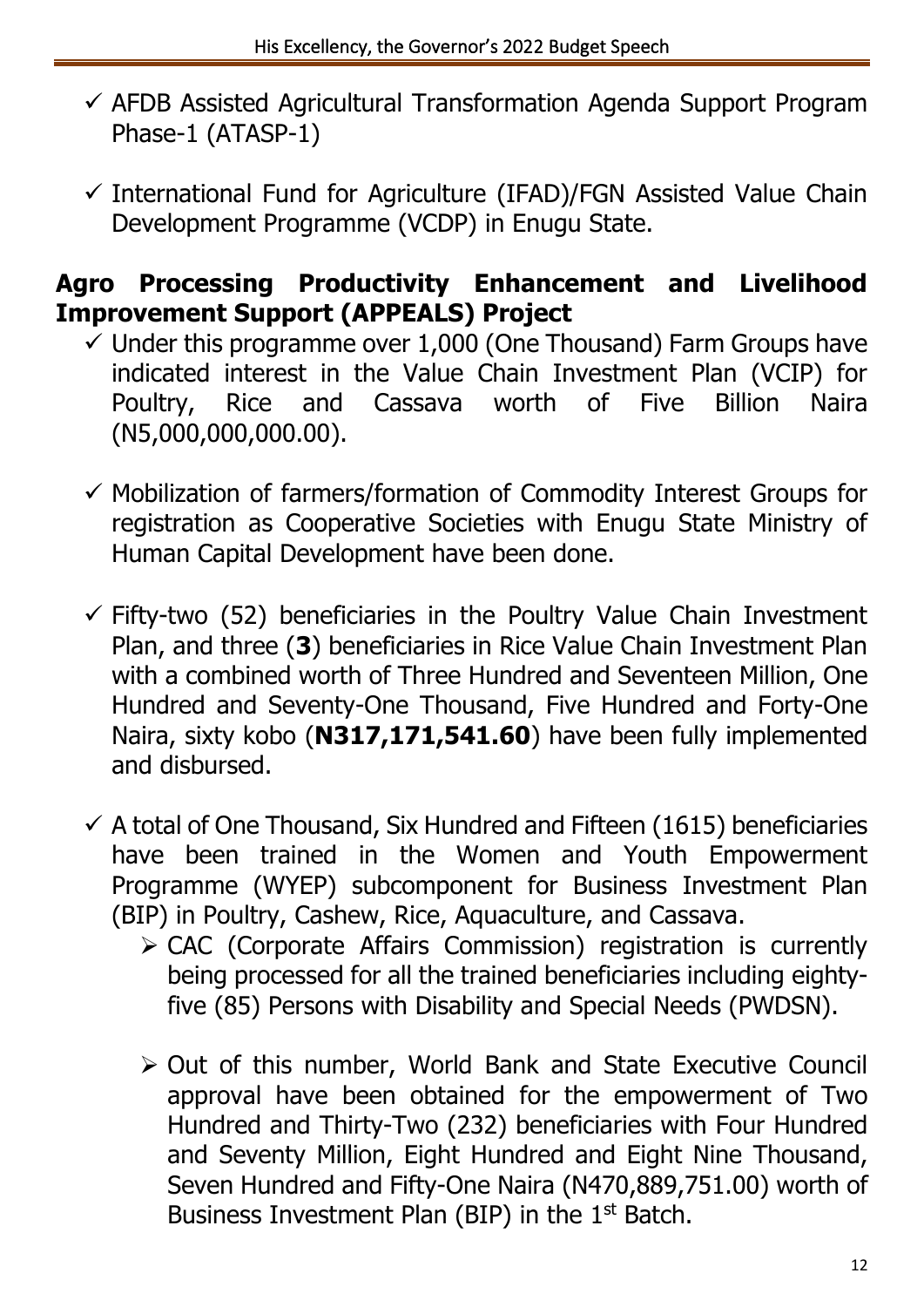- ➢ Business Investment Plan (BIP) is being developed for the remaining One Thousand, Three Hundred and Eighty-Three (1,383) beneficiaries.
- $\checkmark$  Fifteen (15) Aggregation and Cottage Processing Centers are to be constructed across the 3 senatorial zones of the state

**The AFDB Assisted Agricultural Transformation Agenda Support Program Phase-1 (ATASP-1)** is designed to enhance food security, rural income and employment creation through Agri-business development. This programme in achieving its purpose and also providing ancillary facilities to the host communities as follows:

- $\checkmark$  Assisting the marketing of farm produce for Farmers through the construction of rice markets with stores/Aggregation centers at Adani rice market and Isu cassava market of Uzo Uwani and Isi-Uzo LGAs, respectively.
- $\checkmark$  The drilling of four (4) boreholes in Ezimo Agu (Urukpa); Agu-Orba; and Obollo Afor in Udenu LGA as well as Adani Community in Uzo-Uwani LGA.
- $\checkmark$  Construction of two (2) Health Clinics at Ibenda-Obollo and Asaba in Udenu and Uzo-Uwani LGAs.
- $\checkmark$  Construction of Obinna Primary School, Adani in Uzo Uwani LGA; Two (2) Classroom blocks with Headmaster's Office and toilet at Peoples Primary School Ezimo-Agu in Udenu LGA; Ngenikpa Primary School Amede in Isi Uzo LGA; Agu-Orba Primary School in Udenu LGA.
- $\checkmark$  Construction of 2-span Obinna Bridge and 63km gravel-surfaced roads with 6km double surfaced feeder roads at Adani in Uzo Uwani LGA.
- $\checkmark$  Construction of concrete lining of 16.45km main canal and 6km concrete lining of first Secondary canal of Ada Rice Farm.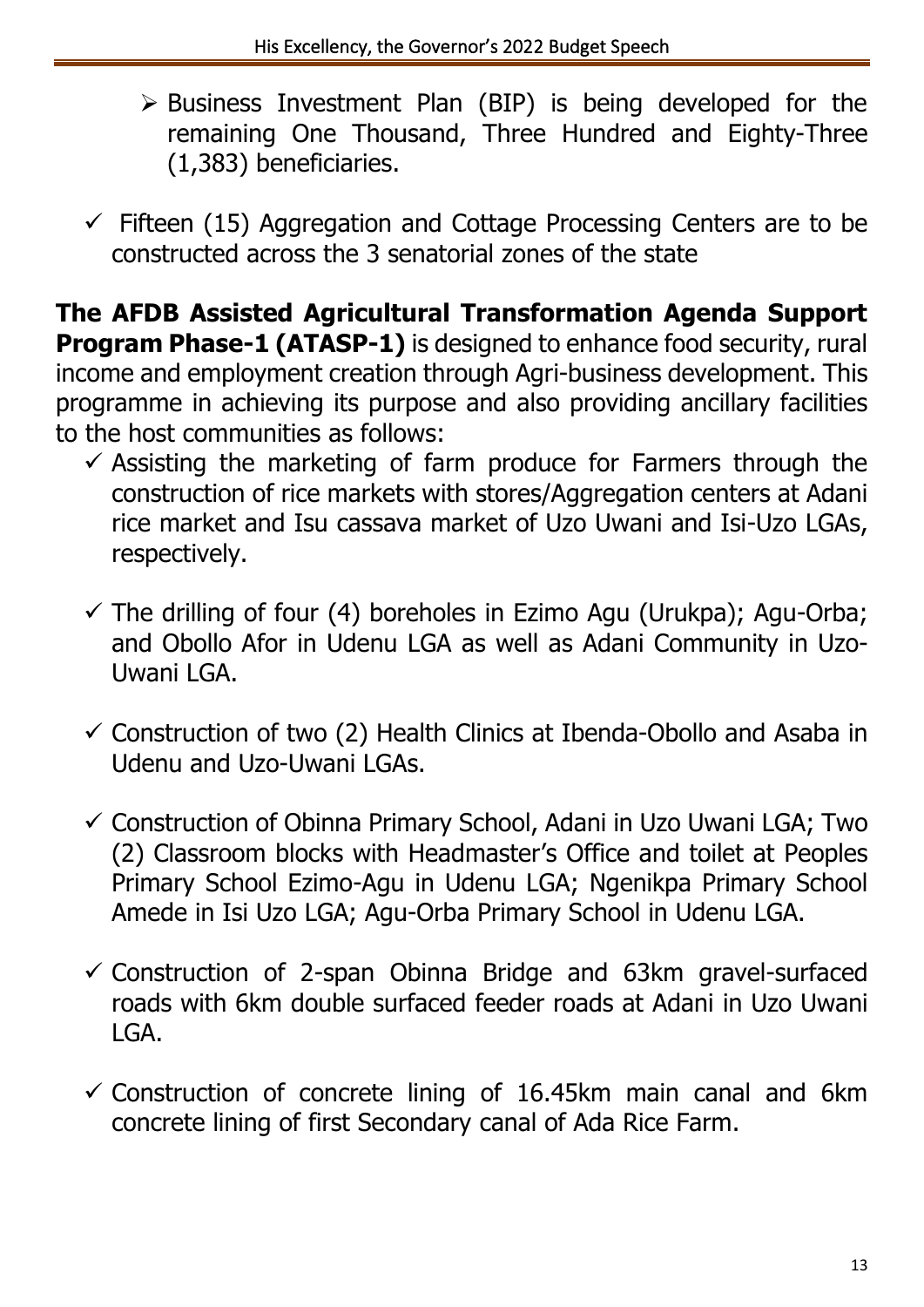$\checkmark$  Rehabilitation of various Hydraulic Structures at Ada Rice Farm, Adani, Uzo Uwani LGA to increase cultivation and production of rice all year round**.**

**FGN/IFAD (International Fund for Agricultural Development) Value Chain Development Project (VCPD)**. Recall that we subscribed and paid counterpart contribution of Ninety-One Million, Five Hundred Thousand Naira (N91,500,000.00) for the FGN/IFAD (International Fund for Agricultural Development) Value Chain Development Project (VCPD) for the year 2019/2020. The programme operating in five LGAs of Enugu State have recorded the following achievements:

- $\checkmark$  Aninri: One (1) Market Stall (16 stalls with Office) at Okpanku and one (1) Culvert leading to farm clusters at Oduma Achalla Community
- $\checkmark$  Enugu East: one (1) Market Stall (16 stalls with Office) at Ugwogo Nike; one (1) Water Borehole and one (1) Culvert leading to farm clusters at Ogbeke, Nike
- $\checkmark$  Isi Uzo: Ten (10) lock-up Stores at Eke Eha-Amufu Rice Market; one (1) Solar-powered Water Borehole at Mbu Cassava Market; and a Mini Bridge at Epeye Farm Road, Amede Eha Amufu.
- $\checkmark$  Nkanu East: one (1) Solar Powered Water Borehole at Nkerefi Rice Market and one (1) Culvert at Anaiyi Rice Farm Road
- $\checkmark$  Udenu: one (1) Solar-Powered Water Borehole and ten (10) lock-up Stores at Orie Orba Cassava Market; one (1) Ring Culvert constructed at a connecting road to Owerre-Eze Orba Cassava Farms.

## **Education**

Mr. Speaker, recall that our administration, since inception, has hugely demonstrated our commitment to the provision of quality and affordable education in Enugu State. In the period under review, we continued on the part of progress to consolidate our gains in the Education sector.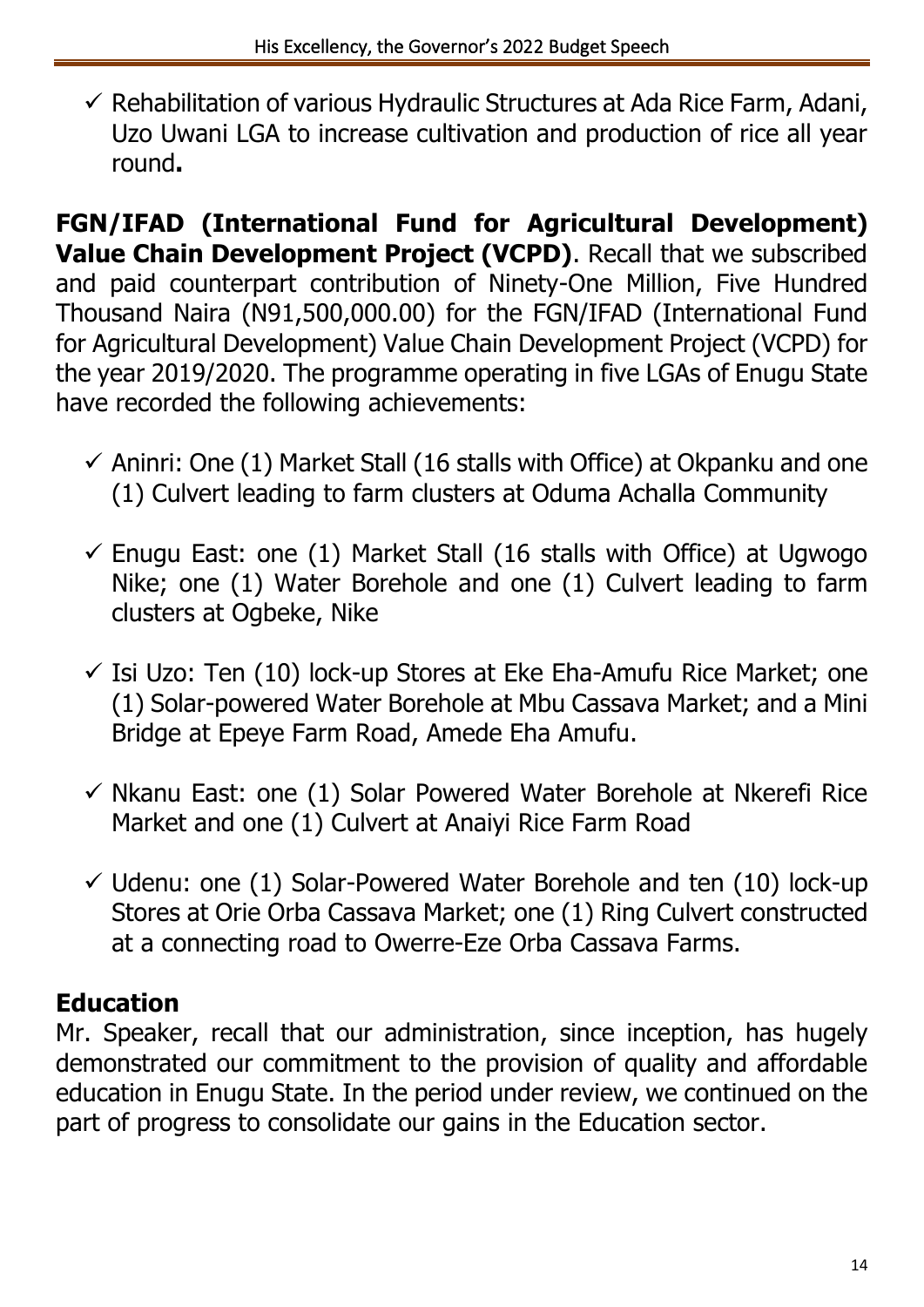#### **Basic Education**

- $\checkmark$  We reconstructed a block of four (4) classrooms that was burnt down at Community Primary School, Ubahu, Nkanu East Local Government Area.
- $\checkmark$  At Idaw River Primary School, Enugu South LGA, we reconstructed twenty-seven classrooms, twenty-four offices and other ancillary facilities.

### **Tertiary Education**

- $\checkmark$  The Federal Government of Nigeria approved the establishment of a new Federal Polytechnic in Ohodo, Igbo Etiti LGA. We are grateful to the President of the Federal Republic of Nigeria, **His Excellency**, **Muhammadu Buhari, GCFR**, for approving the establishment of this Polytechnic at Ohodo as well as a take-off grant of Two Billion Naira (**N2,000,000,000.00**) for the new polytechnic, from the Tertiary Education Trust Fund.
- $\checkmark$  Notwithstanding the approval of this take-off grant of Two Billion Naira (N2,000,000,000.00), we have provided a temporary site for the take-off of the Polytechnic after undertaking the following works:
	- $\triangleright$  Reconstruction of 6 classroom block (block 1)
	- ➢ Construction of 6 classroom block (block 2)
	- ➢ Reconstruction of 5 classroom block (block 3)
	- ➢ Reconstruction of science laboratory (block 4)
	- ➢ Construction of administrative office block (block 5)
	- ➢ Construction of perimeter fence and security house
	- $\triangleright$  Construction of one (1) electric-powered Borehole and one (1) solar-powered borehole amongst other facilities
- $\checkmark$  We commenced the construction of a three (3) Storey Students Hostel Building at Enugu State College of Education (Technical), Enugu North LGA, Enugu State.
- $\checkmark$  We have continued to provide required support to all our Tertiary Institutions. Most recently, we supported our foremost University (Enugu State University of Science & Technology) that faced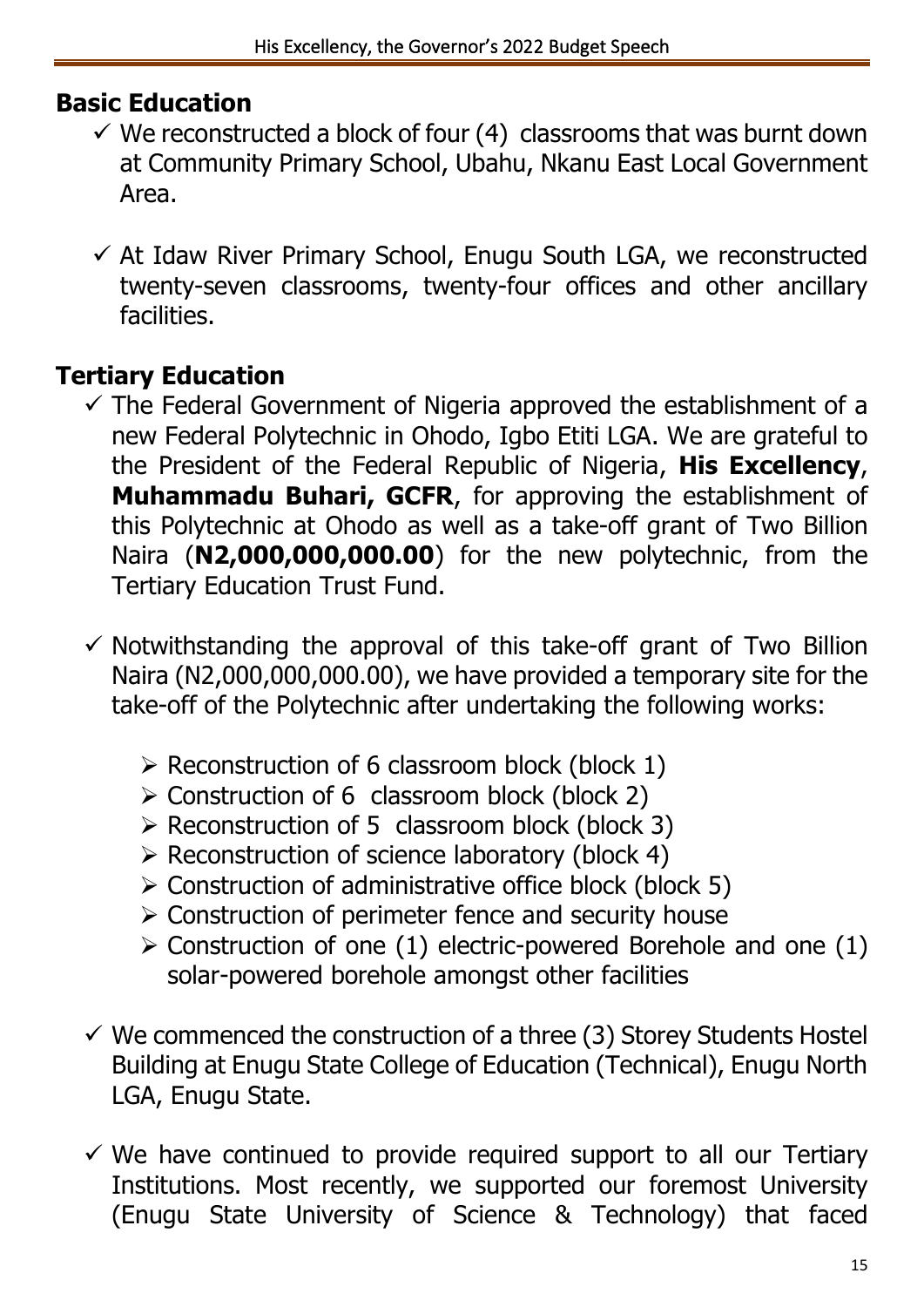accreditation exercises to gain full accreditation in eleven (11) Undergraduate Academic Programmes including Medical Laboratory Science, Surveying & Geoinformatics, Economics and three (3) Postgraduate (M.Sc.) Programmes including Accountancy, Insurance & Risk Management and Public Administration.

 $\checkmark$  We have equally supported the upgrade of the Moot Court, University of Nigeria, Enugu Campus.

### **Enugu State Scholarship Scheme**

We have continued to ease Education financial burden on parents/guardians and give the less privileged opportunity to go to school and encourage our young ones to work hard through the State's Scholarship schemes. To this end, the following scholarship programmes are currently active for Enugu State indigenes and fully funded by the State Government:

- $\checkmark$  Three Hundred and Forty (340) Engineering Students of Enugu State Polytechnic, Iwollo.
- $\checkmark$  Three Hundred and Forty (340) Engineering Students of Institute of Management Technology (IMT), Enugu.
- $\checkmark$  Seven (7) students of Coal City University, Enugu that scored 250 and above in 2020 JAMB
- $\checkmark$  Twenty-five (25) Postgraduate students on International Studies in USA, UK, and France.
- $\checkmark$  Twenty-two (22) undergraduate students of University of Mewar, India.
- $\checkmark$  Four Hundred and Fifty-Eight (458) JSS 1 students (2019/2020 academic session) in Orba and Mpu Command Secondary Schools.
- $\checkmark$  238 (Two Hundred and Thirty-Eight) students in Tertiary Institutions and Secondary schools across the Country.
- $\checkmark$  Thirty-Eight (38) students of Inland Primary School, Imilike Enu, Udenu LGA are on scholarship up to secondary school level.
- ✓ Miss Chinwe Onoduagu, student of Federal Government Girls' College, Lejja, Nsukka LGA who won the 2021 National Mathematics Queen is on scholarship up to University level
- $\checkmark$  Ali Cynthia, best performing student in 2016/2017 WAEC is on scholarship up to university level.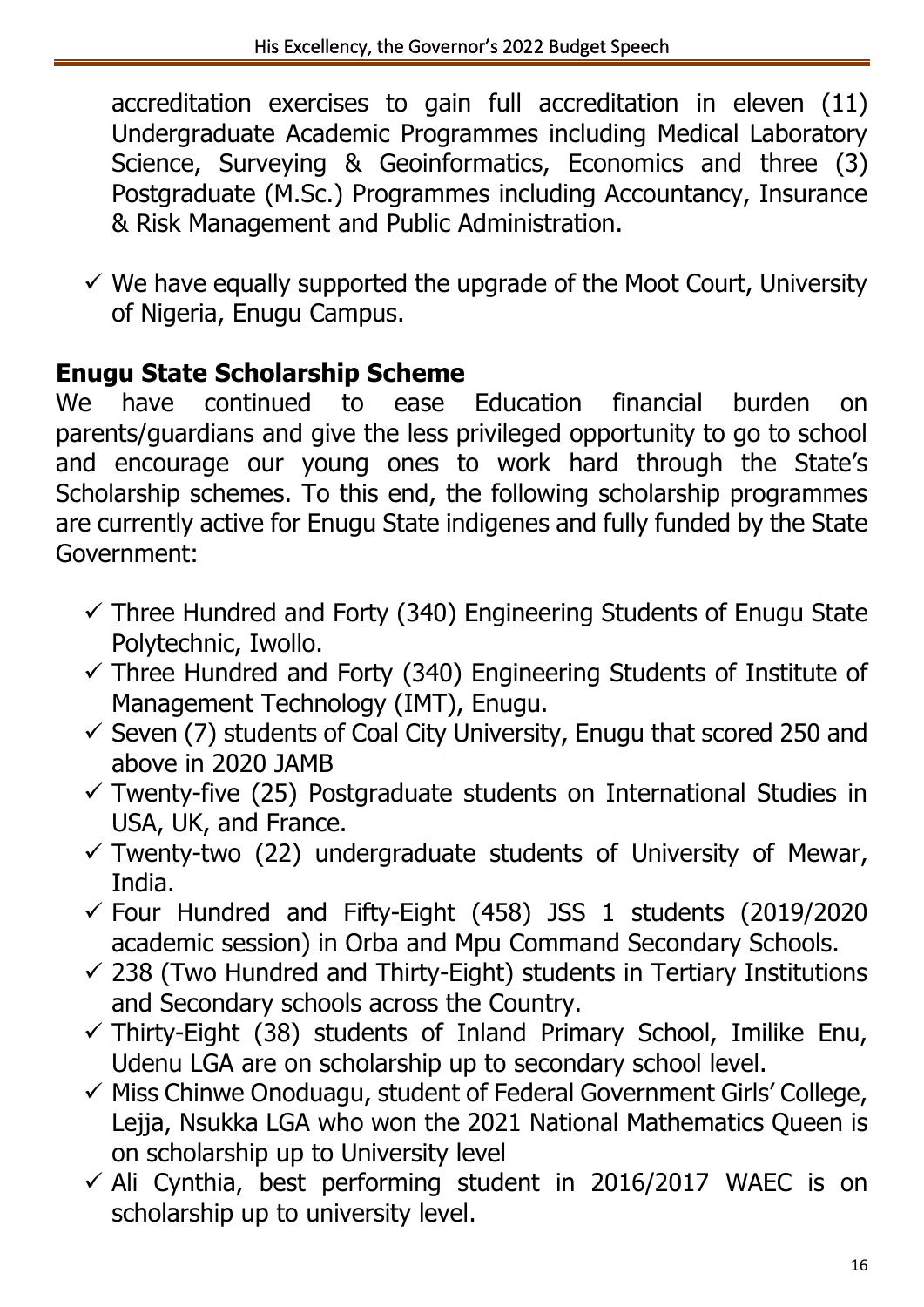- $\checkmark$  Chioma Lilian Chinwero of Enugu State University of Science and Technology, (ESUT) who won Maltina Teacher of the Year 2020 Award, is on scholarship for Master's degree.
- $\checkmark$  Miss Nneoma Nnadi of Idaw River Primary School, the girl child who was being dehumanized by her guardian and which video / story went viral on the social media, is on scholarship up to University level.
- $\checkmark$  Emmanuel Maduabuchi Chukwu and Chukwuebuka Udoye of Government Technical College (GTC), Enugu, Enugu & Anambra born young inventors of two aircraft (Helicopter and Jet Fighter) and MP3 radio set are on scholarship up to university level.

### **Improvements in Water Supply in Enugu Metropolis**

Improvements witnessed in water supply to Enugu Metropolis is as a result of our consistent capital investments in water sector as mentioned hereunder:

- $\checkmark$  Emergency rehabilitation of faulty Pumps at Oji Main, Obinofia & Umudim Booster Stations that has improved water Supply from about 5,000m3/day to over 15,000m3/day for Oji Water Augmentation Scheme
- $\checkmark$  Emergency rehabilitation of Low Lift and High lift Pumps at the Ajalli Water Scheme that has improved water production from 10,000m3/day to about 30,000m3/day.
- $\checkmark$  Extension of new water supply pipelines to 2<sup>nd</sup> Avenue, Independence Layout; Fidelity Estate; Prison Staff Quarters Off Kingsway Road; GRA; Mbanefo Street, New Haven; Ogui; Trans Ekulu; Abakpa; Emene etc.
- $\checkmark$  Rehabilitation of 500,000 Liters Ground Tank, 40,000 Liters Overhead Tank as well as installation of new Booster Pumps, control panel, etc at Trans Ekulu Booster Station.
- $\checkmark$  The State Executive Council has also approved the procurement and installation of two (2) new Vertical Turbine Submersible Pumps at Oji Main as quick win while we await the procurement of the works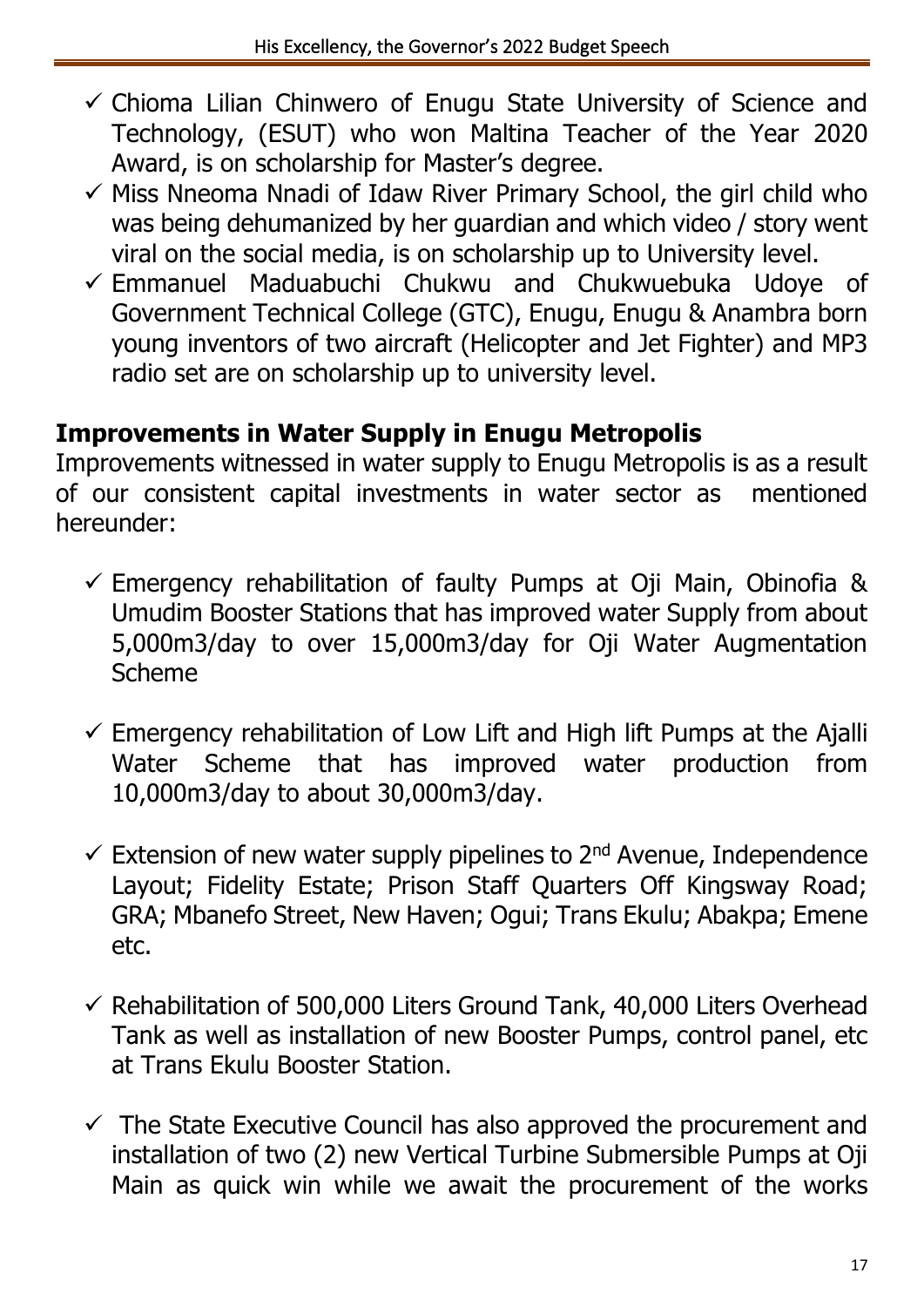component of the AFD-funded 3rd National Urban Water Sector Reform Project.

#### **9 th Mile Crash Borehole Programme**

- $\checkmark$  In our unrelenting efforts to improve water supply to Enugu urban we embarked on the rehabilitation of the boreholes at 9<sup>th</sup> Mile crash Borehole programme which were abandoned for over thirty years.
- $\checkmark$  As at today eight (8) Water Boreholes with combined production capacity in excess of 12,000m3/day (in 20hrs) are functional.
- $\checkmark$  These eight (8) Water Boreholes, powered entirely by solar energy, will soon be added to existing water schemes to boost water supply to Enugu Urban.

#### **Improvements in Water Supply in Nsukka**

The following were done during the year under review:

- $\checkmark$  Five (5) Water Boreholes were rehabilitated including the installation of new Submersible Pumps, New Riser Pipes, Panels and a new Booster Pump. This has increased the number of boreholes operational in Nsukka Water Scheme from one (1) to six (6).
- $\checkmark$  Water supply pipelines extension works to the following streets and Communities in Nsukka Urban are ongoing: Umudiaka Nru; Ezama Nru; Uwani Nkpuru Ikere; Ndiagu Umuoyo Nru; Achalla Road; Ikpa Market Road; Obollo Road; Amb. Justina Eze Street; St. Theresa/New Anglican Road; Oloto Street; Chinedu Ugwu Street; and Orba Road/Amukwa Junction.

#### **AFD-funded 3rd National Urban Water Sector Reform Project (3rd NUWSRP**)

Recall that Enugu State Government signed a Fifty Million Dollar (\$50,000,000) Subsidiary Loan Agreement (SLA) with Federal Ministry of Finance in respect of AFD-funded 3rd National Urban Water Sector Reform Project (3<sup>rd</sup> NUWSRP) in December 2018. The project has a 5-year life span (2018 - 2023) and is on course.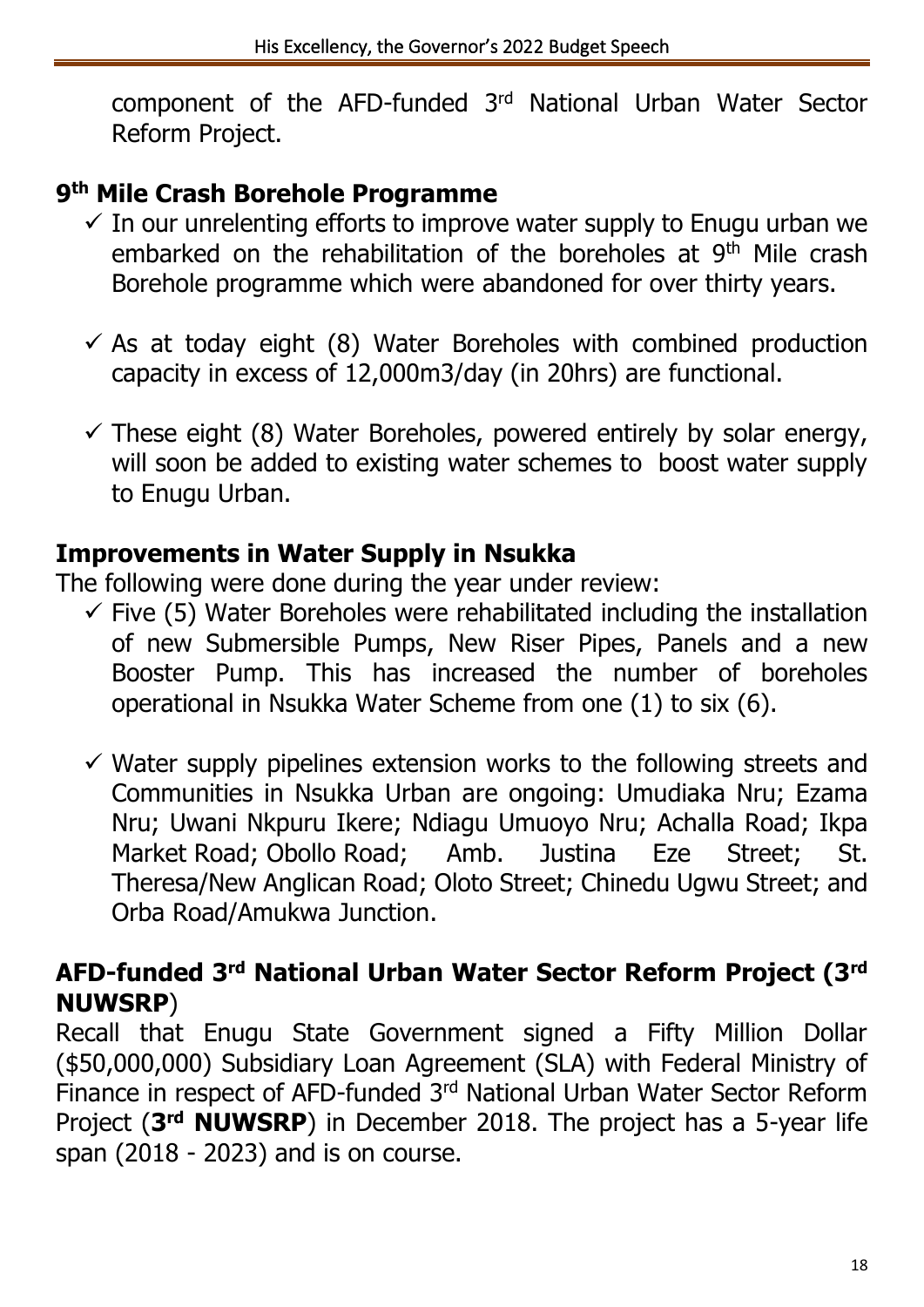It is designed to deliver an end-to-end solution to Enugu Urban Water Supply problems, from production, transmission to distribution as well as metering of customers. In the period under review, we have attained the following milestones in the implementation of this project:

- $\checkmark$  Paid, cumulatively, the sum of Three Hundred and Ninety-Eight Million Naira (N398,000,000.00) as counterpart contribution to this Project since 2020.
- $\checkmark$  Procured key consultancy services including, Project Management Support, Detailed Engineering Design of Enugu Urban Water Scheme and Distribution Network, GIS Mapping of underground Enugu Urban Water Infrastructure, Organisational Technical Assistance, and Institutional Technical Assistance. We expect the Tender for the Works components of the project to commence by end of December 2021
- $\checkmark$  Expectedly, by the 3<sup>rd</sup> quarter of 2022, the impact of the 3<sup>rd</sup> National Urban Water Sector Reform project will start trickling in.

Mr. Speaker, it is self-evident that efforts are in top gear to solve the perennial water problem in Enugu Urban. With God on our side, the problem of water supply to Enugu Urban will soon become history.

### **Rural and Small-Town Water Sanitation**

Our Administration has continued her deliberate efforts to provide water in the rural communities. Thus, within the period under review, the following have been achieved in this regard:

- $\checkmark$  Enumeration for comprehensive data on location and status of all Water Boreholes in the State is ongoing to provide the needed data to guide government interventions. To date, 6 (Six) LGAs including Enugu East, Enugu South, Enugu North, Isi Uzo, Udenu, and Aninri have been covered.
- $\checkmark$  Rehabilitation of two (2) non-functional water schemes at Isiokwe Akama, Oghe and Imilike-Enu in Ezeagu and Udenu Local Government Areas, respectively.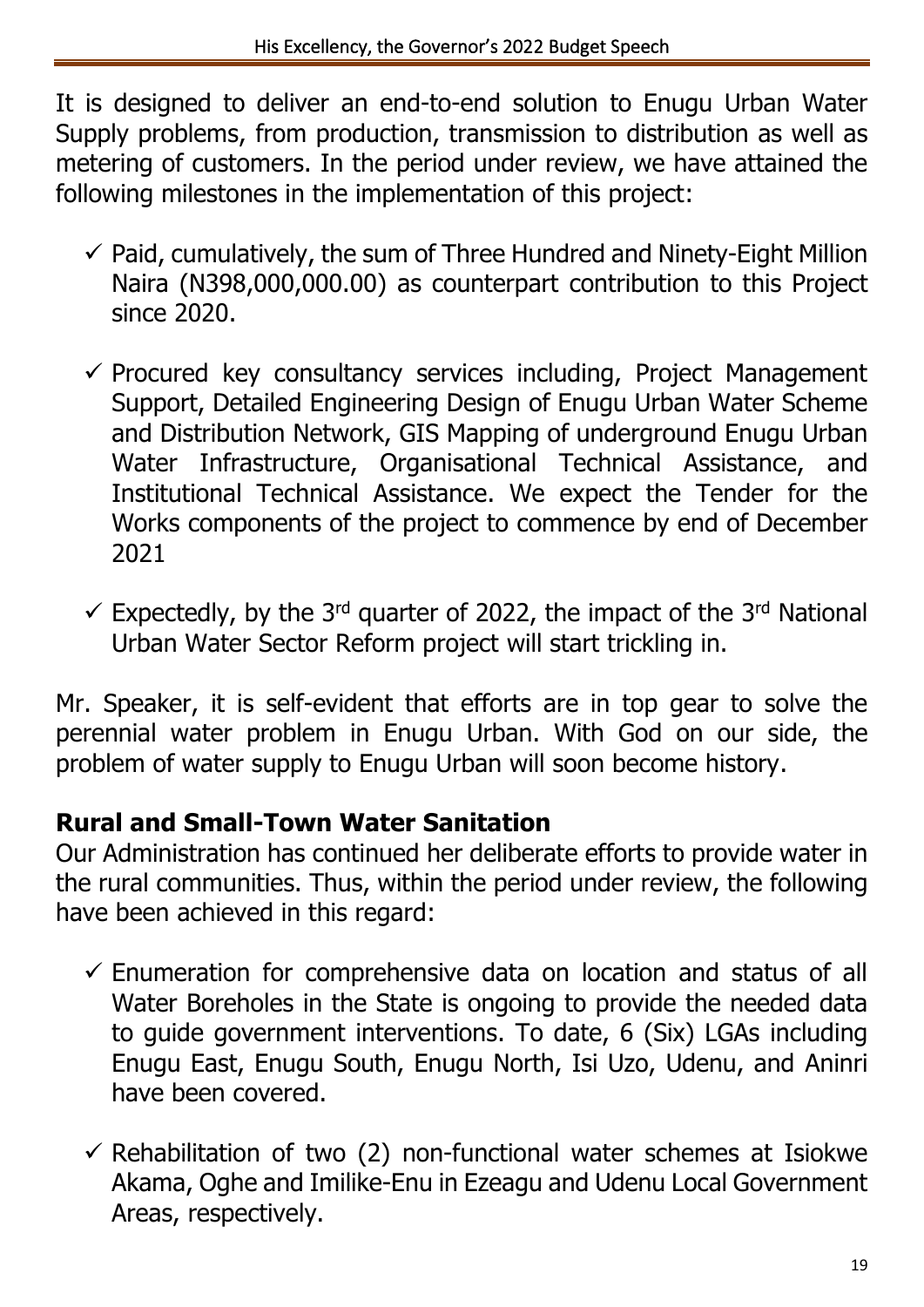- $\checkmark$  Constructed one (1) motorized and seven (7) Solar-powered water boreholes in the following locations:
	- ➢ two Water Borehole projects, located at Eke Ozzi Market, Ogurute, Enugu Ezike in Igbo-Eze North Local Government Area,
	- ➢ one (1) Water Borehole in Ezinese Community Square, Agbaja Umumba Ndiuno in Ezeagu LGA,
	- ➢ one (1) Water Borehole in Nkwo Ibeagwa Aka Market, Igbo-Eze South LGA,
	- ➢ one (1) Water Borehole at Orie Orba Market, Udenu LGA
	- ➢ one (1) Water Borehole in Ogige Market, Nsukka, Nsukka LGA
	- ➢ Two (2) Water Borehole facilities at Nsukka High Court and Magistrate Court

#### **Human Capital Development, Support to Micro, Small and Medium Enterprises and Job Creation.**

Mr Speaker, we understand that our economy cannot recover fully from previous economic disruptions without investment in human capital development and support to Micro, Small and Medium Enterprises. These investment and support have been happening in the following ways:

- $\checkmark$  We have keyed into the Agri-Business/Small and Medium Enterprise Investment Scheme (AGSMEIS) to support the Federal Government's efforts and policy measures for the promotion of agricultural businesses and Small/Medium Enterprises (SMEs) as vehicles for sustainable economic development and employment generation.
- $\checkmark$  In the period under review, we have, through the Enugu SME Centre, sustained intervention thrusts that have facilitated easier access to resources required by entrepreneurs in the SME bracket and other players in the ecosystem to achieve business sustainability in State. To achieve this, the Agency focuses on the following broad interventions:
	- ➢ Corporate Affairs Commission (CAC) Formalization Grant for Enugu Entrepreneurs,
	- ➢ Human Capital Development and Job Creation Schemes.
	- ➢ Access to Capital,
	- ➢ Capacity Development Programs,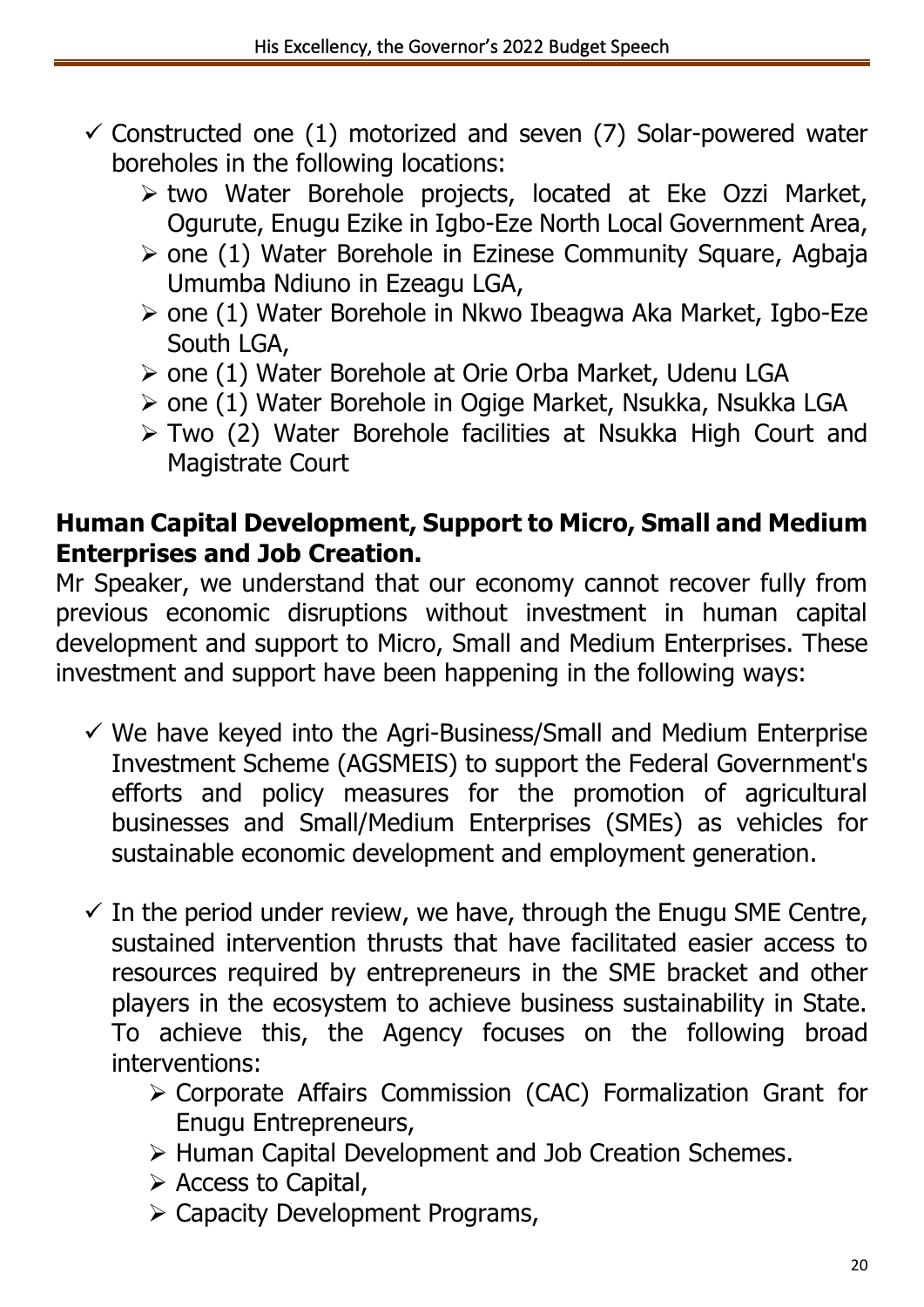➢ Access to Grants and Business Support Services.

Mr Speaker, may I, once more, enjoin the youths in Enugu State to visit the Enugu SME Centre and key-into the numerous opportunities for human capital development, support to Micro, Small and Medium Enterprises, and job creation programmes.

#### **Sports Development.**

Our administration has been committed to promotion of grassroots sports, discovery of budding talents, maintenance of physical fitness and creation of economic opportunities for our youths within the Sports sector. In furtherance of this commitment, we have accomplished the following:

- $\checkmark$  Constructed and commissioned a standard double Lawn Tennis Court, at Igbo-Eze North Local Government Area Stadium, Ogrute, Enugu Ezike.
- $\checkmark$  The construction of five thousand (5,000) seating capacity Township Stadium at Nsukka has reached over 90% completion. Installation of AstroTurf, Tartan Tracks and Seats have been completed, while Flood Lighting and other associated works are underway.
- $\checkmark$  We have also commenced upgrading of facilities at the Nnamdi Azikiwe Stadium. Specifically, the installation of 7,900 Square Metres Artificial Grass Carpet Field for FIFA Quality PRO (STAR 1) is ongoing. Nnamdi Azikiwe Stadium, Enugu is among the 6 (Six) Stadia in Nigeria listed and approved by CAF to host Super Eagles Home Games during the upcoming 2022 World Cup Africa Qualifiers.

#### **Privatization and Commercialisation of Enugu State Government Enterprises**

Pursuant to the **Enugu State Privatisation and Commercialisation of Government Enterprises Law, 2008**, the **Enugu State Council on Privatization and Commercialization** has approved a concession agreement with **Ellah Lakes Plc**, a renowned agri-business company quoted on the Nigerian Stock Exchange, to jointly expand and further develop the plantation of **Adarice Production (Nigeria) Limited** in Adani, Uzo-Uwani Local Government Area. This will see Adani, Uzo-Uwani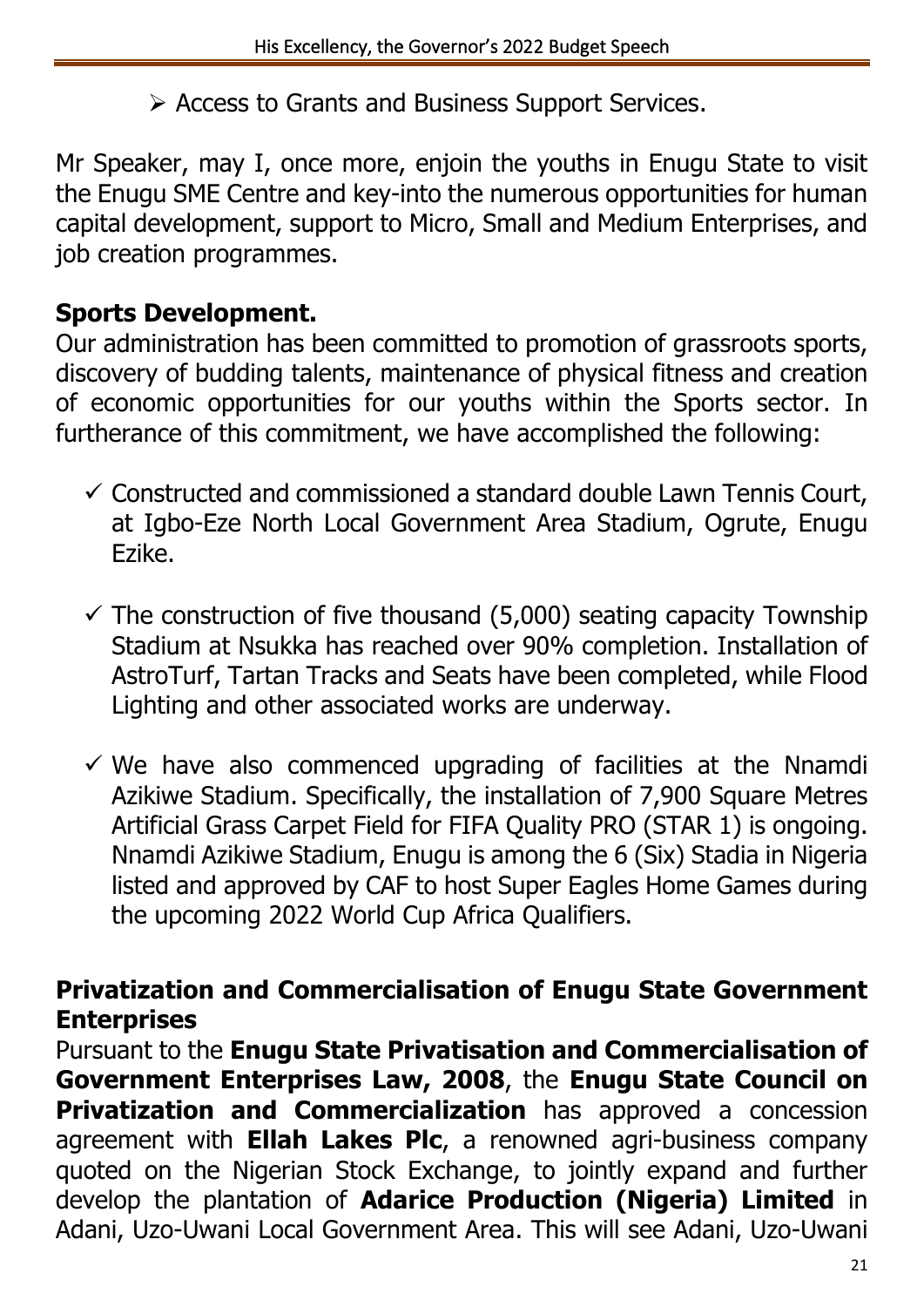transform into a **Staple Crop Processing Zone (SCPZ)**. Ellah Lakes Plc will produce and process rice, alongside assisting over two hundred (200) Farmers in the local out-grower program. Ellah Lakes Plc will also develop a Feed Mill and Ethanol processing plant on the site in Adani. This development is expected to create a minimum of Five Thousand (5000) jobs over the next twenty-four (24) months. Work is scheduled to begin immediately.

Mr. Speaker, there is no doubt that since the  $1<sup>st</sup>$  quarter of 2020, our dear Country, Nigeria, has faced unprecedented economic challenges occasioned by covid-19 pandemic, #EndSars protests, insecurity including banditry and kidnapping, unfavourable exchange rate regime etc. Enugu State was not spared these vagaries of the economic scene. Regardless, we have continued to stabilize our polity, stay the course of peace and provide security of lives and property to our people. We have also continued to leapfrog in economic development through fiscal judiciousness, human capital development and infrastructural investments in critical sectors. For these and many more, we have cause to celebrate God's innumerable blessings. We shall continue to rely on the most merciful God to pull us through the finish line of our Administration. We are, therefore, optimistic that in year 2022, we shall find an improved atmosphere to sustain and consolidate on the growth achieved thus far in our administration.

### **YEAR 2022 BUDGET ESTIMATES**

Mr Speaker, with great honour, I present before this Honourable House, the Year 2022 **Budget of "Sustained Growth and Consolidation"**.

### **Fiscal Assumptions Underpinning the 2022 Budget**

The projections for the 2022 Budget of Enugu State are founded on the following economic and fiscal updates:

- $\checkmark$  National Inflation Rate of 13%.
- $\checkmark$  National Real GDP Growth of 4.2%.
- $\checkmark$  Oil Production Benchmark of 1.88 million barrels per day.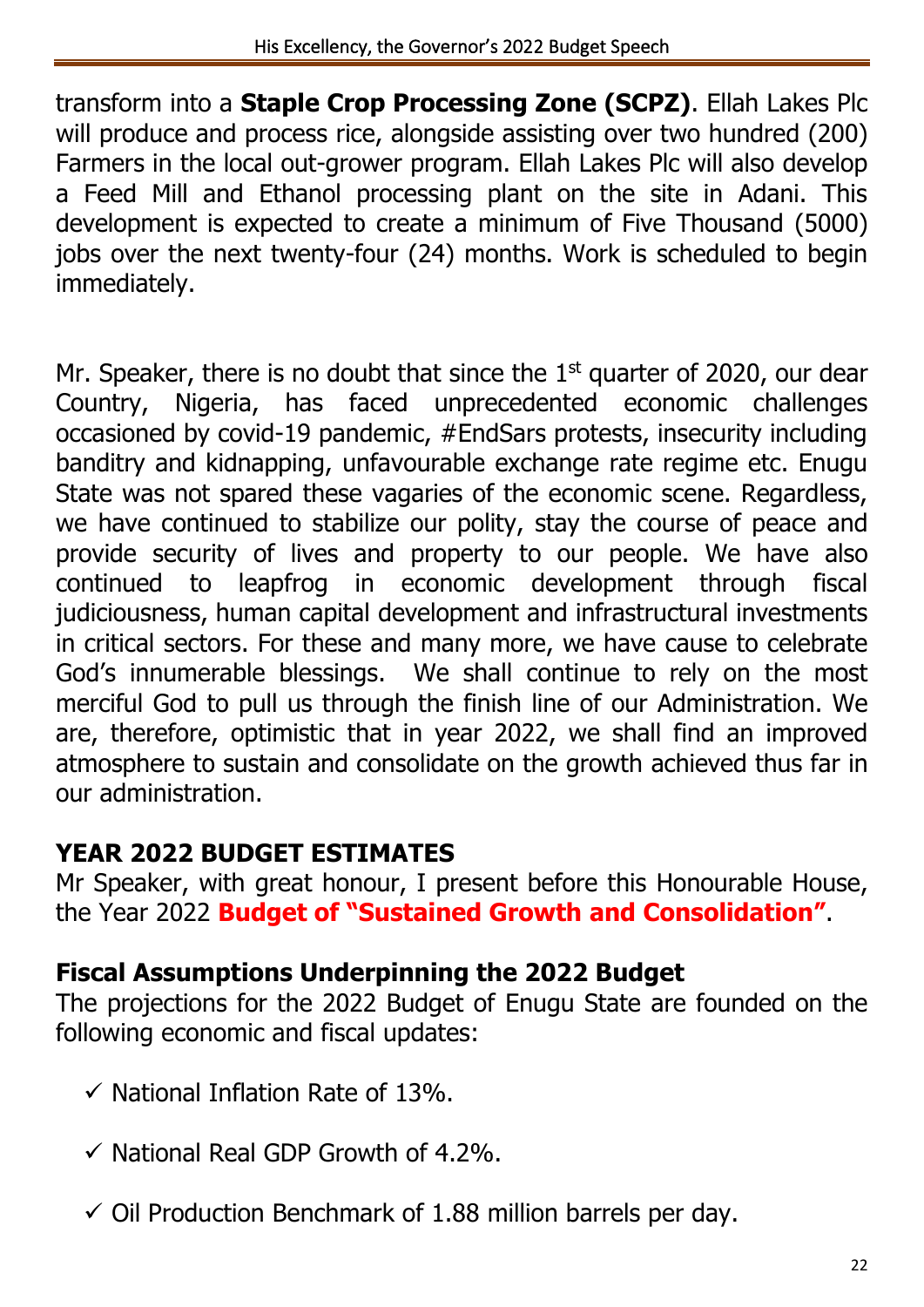- $\checkmark$  Oil Price Benchmark of \$57 per barrel.
- $\checkmark$  Exchange Rate of N410.15 per US Dollar.

The Medium-Term Expenditure Framework (MTEF) 2022 – 2024 and Fiscal Strategy Paper (FSP) link policy and programme with plans and projections. The fundamentals are designed to strike a balance between revenues, capital receipts and public expenditure.

### **Our Objectives and Targets:**

- $\checkmark$  Growing the proportion of IGR in the 2022 total resource envelope by 35%.
- $\checkmark$  Upholding Budget Performance at not less than 85%.
- $\checkmark$  Maintaining a capital expenditure to recurrent expenditure ratio of  $60:40.$
- $\checkmark$  100% cash backing of all expenditure approvals.
- $\checkmark$  Strong Procurement Process and Certification.
- $\checkmark$  Prioritising sectoral budgetary allocation and spending, in line with international benchmarks.

## **Year 2022 Budget Size**

Budget estimates of **N186,635,135,770.00 (One Hundred and Eighty-Six Billion, Six Hundred and Thirty-Five Million, One Hundred and Thirty-Five Thousand, Seven Hundred and Seventy Naira)** only. This is 9.9% higher than our 2021 budget.

Out of the total budget size, the sum of **Seventy-One Billion, Four Hundred and Seventy-Seven Million, Four Hundred and Forty-Nine Thousand, Eight Hundred and Twelve Naira (N71,477,449,812.00)** only, representing 38% of the total budget is for Recurrent Expenditure while the sum of **One Hundred and Fifteen Billion, One Hundred and Fifty-Seven Million, Six Hundred and Eighty-Five Thousand, Seven Hundred and Seventy Naira (N115,157,685,770.00)** only**,** is for Capital Expenditure, representing 62% of the budget size.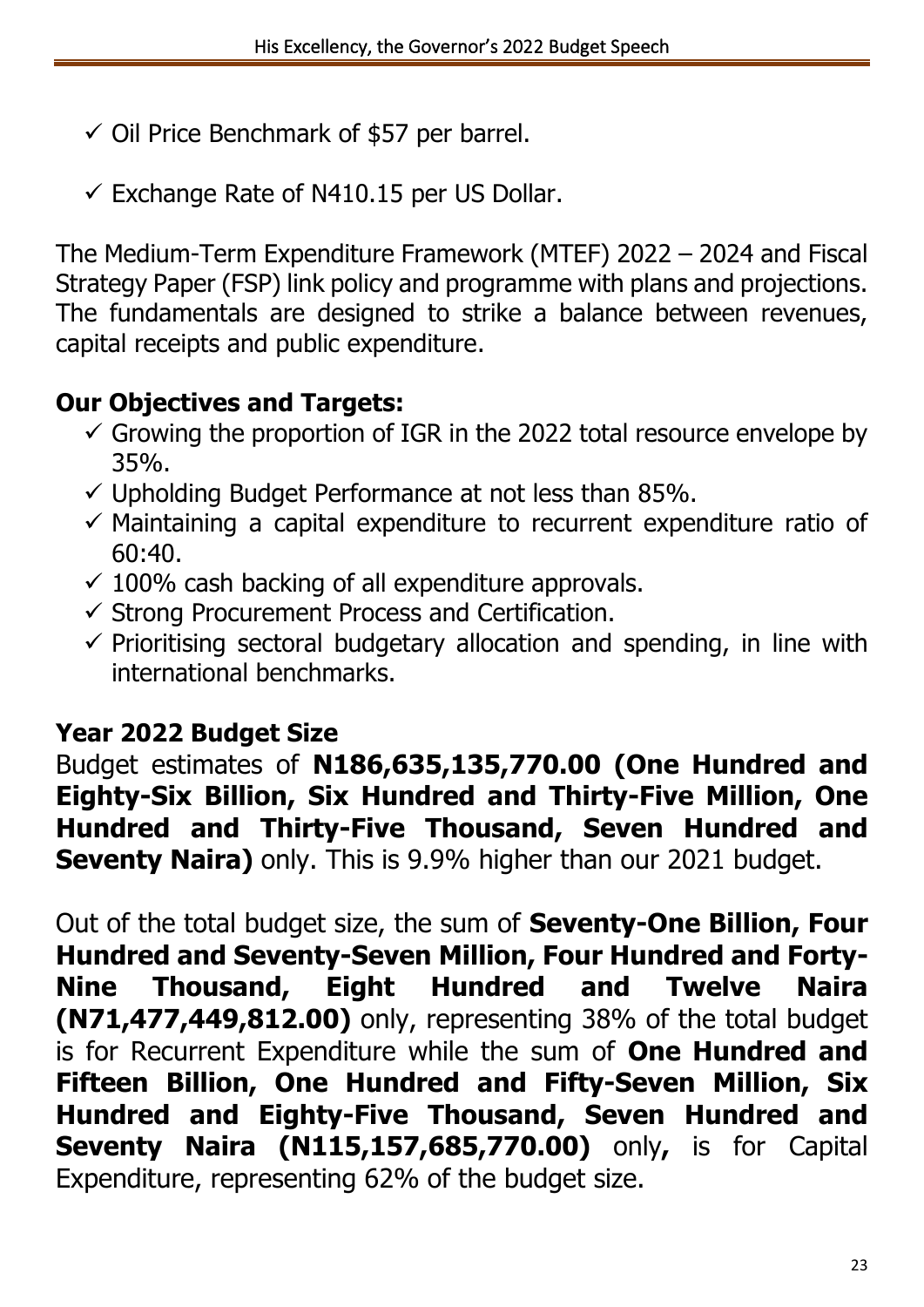### **2022 Recurrent Revenue**

With an opening balance of **N15 Billion (Fifteen Billion Naira)**, representing 12.83% of the proposed Recurrent Revenue, other sources of Enugu State Government revenue that make up the total Recurrent Revenue of **N116,919,129,000.00 (One Hundred and Sixteen Billion, Nine Hundred and Nineteen Million, One Hundred and Twenty Nine Thousand Naira)** only, are as follows:

**N44.3 Billion** representing 37.89%, **N20.638 Billion** representing 17.65%**, N34 Billion** representing 29.08%, and **N2.98 Billion** representing 2.55% of the total Recurrent Revenue are from the Federation Account Allocation Committee (FAAC), Value added Tax (VAT), Internally Generated Revenue, and Excess Crude/Other Revenue sources, respectively.

### **2022 Capital Receipt**

Aside from the **N12.557 Billion** expected from internal and external grants, domestic (budget bridge financing) and external borrowing amount to **N47.25 Billion** and **N9.712 Billion,** respectively.

### **2022 Recurrent Expenditure**

A total of **N71,477,449,812.00 (Seventy-One Billion, Four Hundred and Seventy-Seven Million, Four Hundred and Forty-Nine Thousand, Eight Hundred and Twelve Naira)** has been earmarked for Recurrent Expenditure for the year 2022. This is made up of **N28.245 (Twenty-Eight Billion, Two Hundred and Forty Five Million Naira)** representing 39.52% for Personnel Cost; **N23,670,293,000.00 (Twenty Three Billion, Six Hundred and Seventy Million, Two Hundred and Ninety Three Thousand Naira)** representing 33.12% for Overhead Cost; **N6,212,156,812.00 (Six Billion, Two Hundred and Twelve Million, One Hundred and Fifty Six Thousand, Eight Hundred and Twelve Naira)** representing 8.69% for subventions to Parastatals and Tertiary Institutions while **N13.350 Billion (Thirteen Billion, Three Hundred and Fifty Million Naira)** representing 18.68% is for Consolidated Revenue Fund Charges.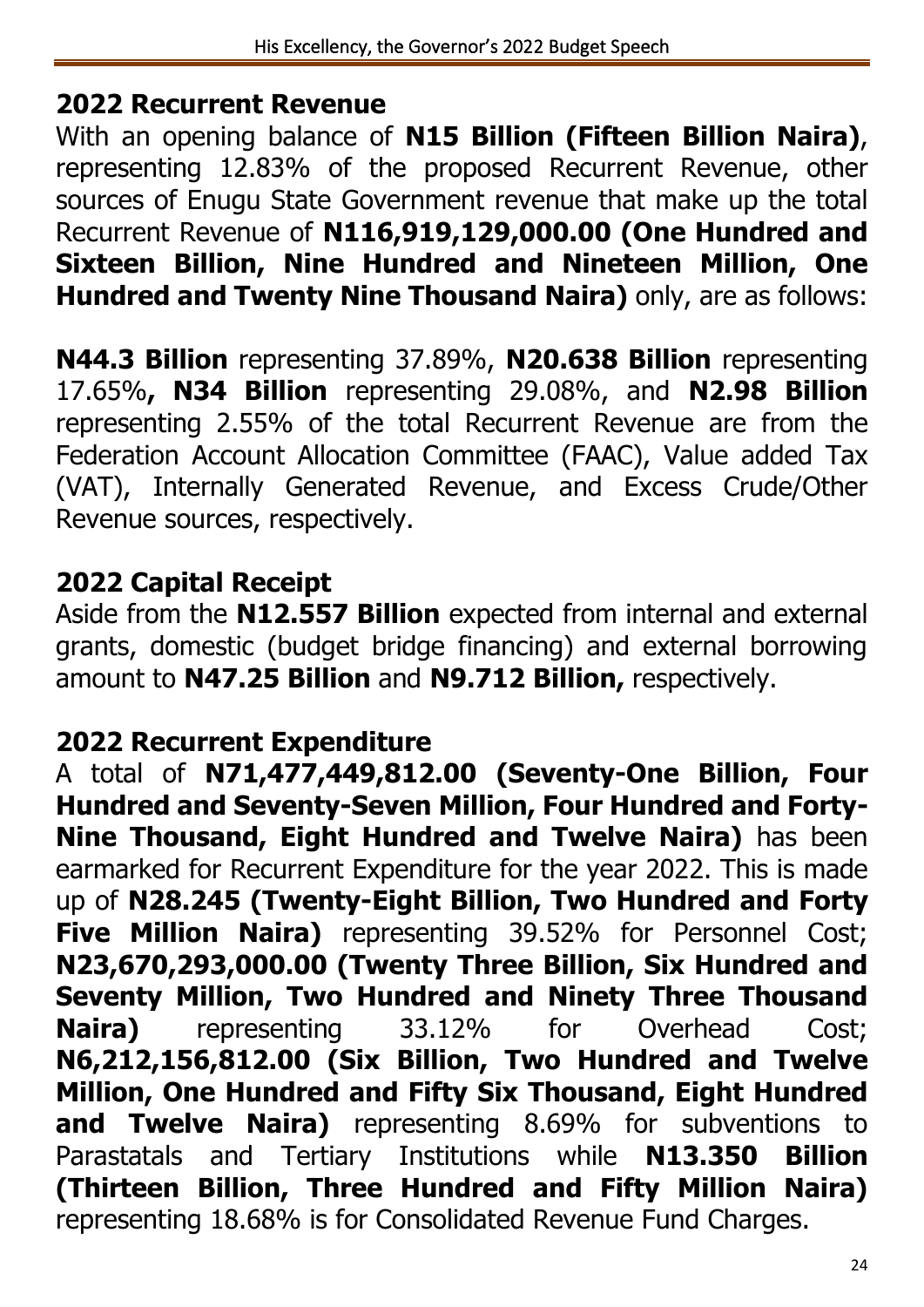### **2022 Capital Expenditure**

In the year 2022, the sum of **N115,157,685,770.00 (One Hundred and Fifteen Billion, One Hundred and Fifty Seven Million, Six Hundred and Eighty Five Thousand, Seven Hundred and Seventy Naira)** which represents 62% of the total budget size of **N186,635,135,770.00 (One Hundred and Eighty Six Billion, Six Hundred and Thirty Five Million, One Hundred and Thirty-Five Thousand, Seven Hundred and Seventy Naira)** only, has been set aside for capital expenditure. This is made up of **N10.47 Billion, N68.588 Billion, N7.221 Billion, N1.221 Billion,** and **N27.658 Billion** for Administration, Economic, Law and Justice, Regional and Social Sectors respectively.

## **HIGHLIGHTS OF THE 2022 BUDGET:**

The 2022 Capital Budget has the following as the key deliverables:

- $\checkmark$  Completion of all ongoing projects.
- $\checkmark$  Purchase of 10 tractors and other agricultural equipment to assist mechanized farming in Enugu State
- $\checkmark$  Establishment of new abattoirs/upgrading of four (4) existing abattoirs (Ogbete, Garrki, Emene and Abakpa) in the State
- $\checkmark$  Provision of agricultural inputs, infrastructure and upgrading of wet markets for production and enhanced food processing (NG-CARES).
- $\checkmark$  Using the Agro processing, Productivity Enhancement and Livelihood Improvement Support (APPEALS) for Capacity Building, Women/Youth Empowerment, and Development of Farmers' Aggregation and Processing Centres.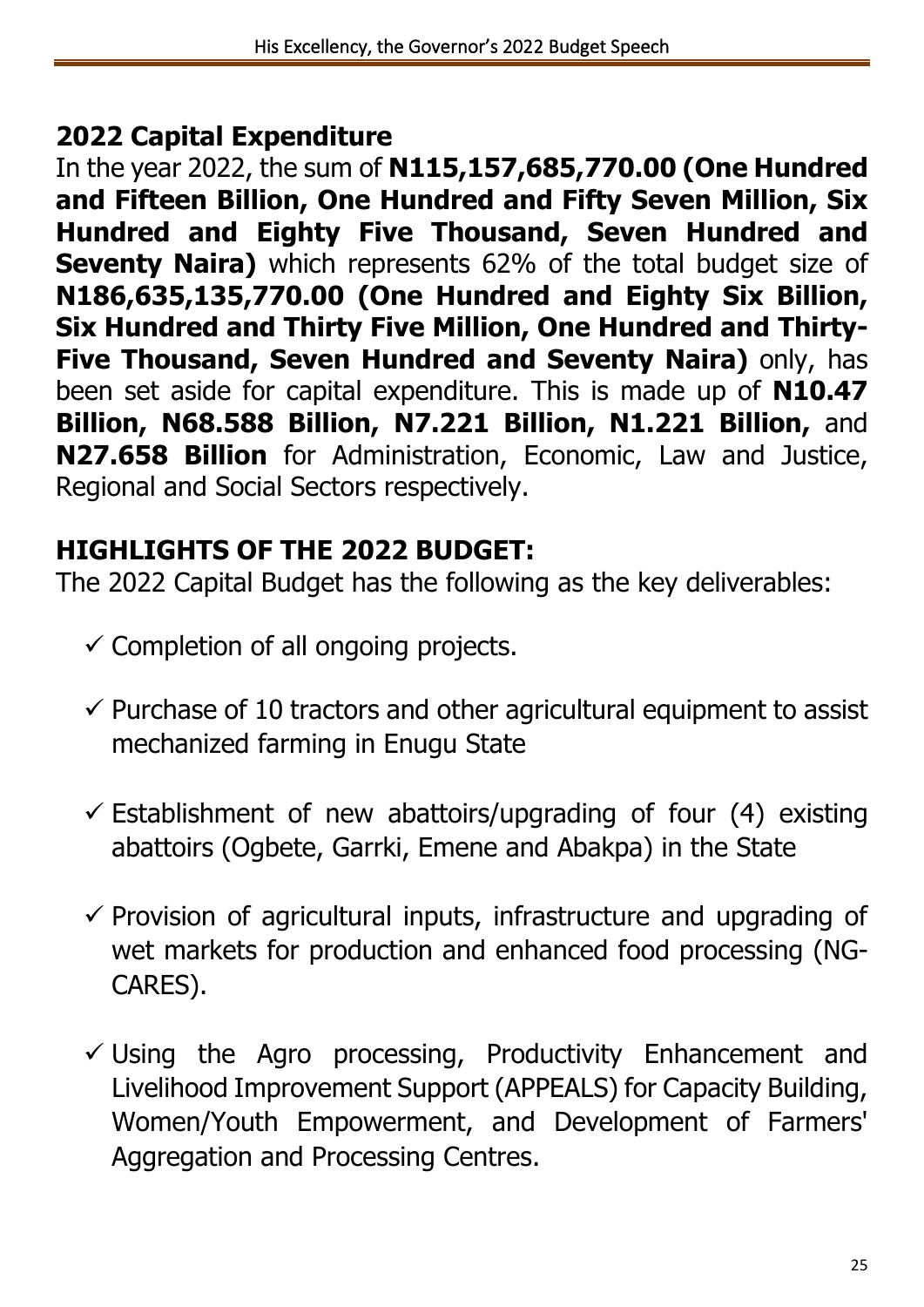- ✓ Purchase of Waste Disposal Compactor Trucks and dumpsters to enhance urban cleanliness.
- $\checkmark$  Traders Empowerment scheme, 4th edition, for 57 major urban and rural markets in Enugu State.
- $\checkmark$  Establishment of facility centers for industrial processing of value chain for palm oil, cassava and cashew nut in Enugu State.
- $\checkmark$  Construction of Ibagwa Itchi, Iheaka Iheakpuoka Roads in Igbo Eze South LGA.
- ✓ Rehabilitation of Agbani Road-Police College-Gariki Flyover Road (By Port Harcourt Expressway).
- $\checkmark$  Construction of Bridges/River crossings over Ogurugu River, Adada River and River Obinna in Uzo-Uwani LGA; Ike River, Aninri LGA; Ogbafun River, Agu Idume, Nkanu East LGAs amongst others.
- $\checkmark$  Rehabilitation of basic schools across the 17 LGAs of the State.
- $\checkmark$  Construction of Type III Primary Healthcare Facilities in Oji River, Awgu and Aninri LGAs.
- $\checkmark$  Completion of ongoing key infrastructures for the take-off of College of Medicine and Teaching Hospital, Enugu State University of Science & Technology, Igbo Eno.
- $\checkmark$  Rehabilitation and upgrading of Recreational Parks (Eze, Onwudiwe and Coal Camp).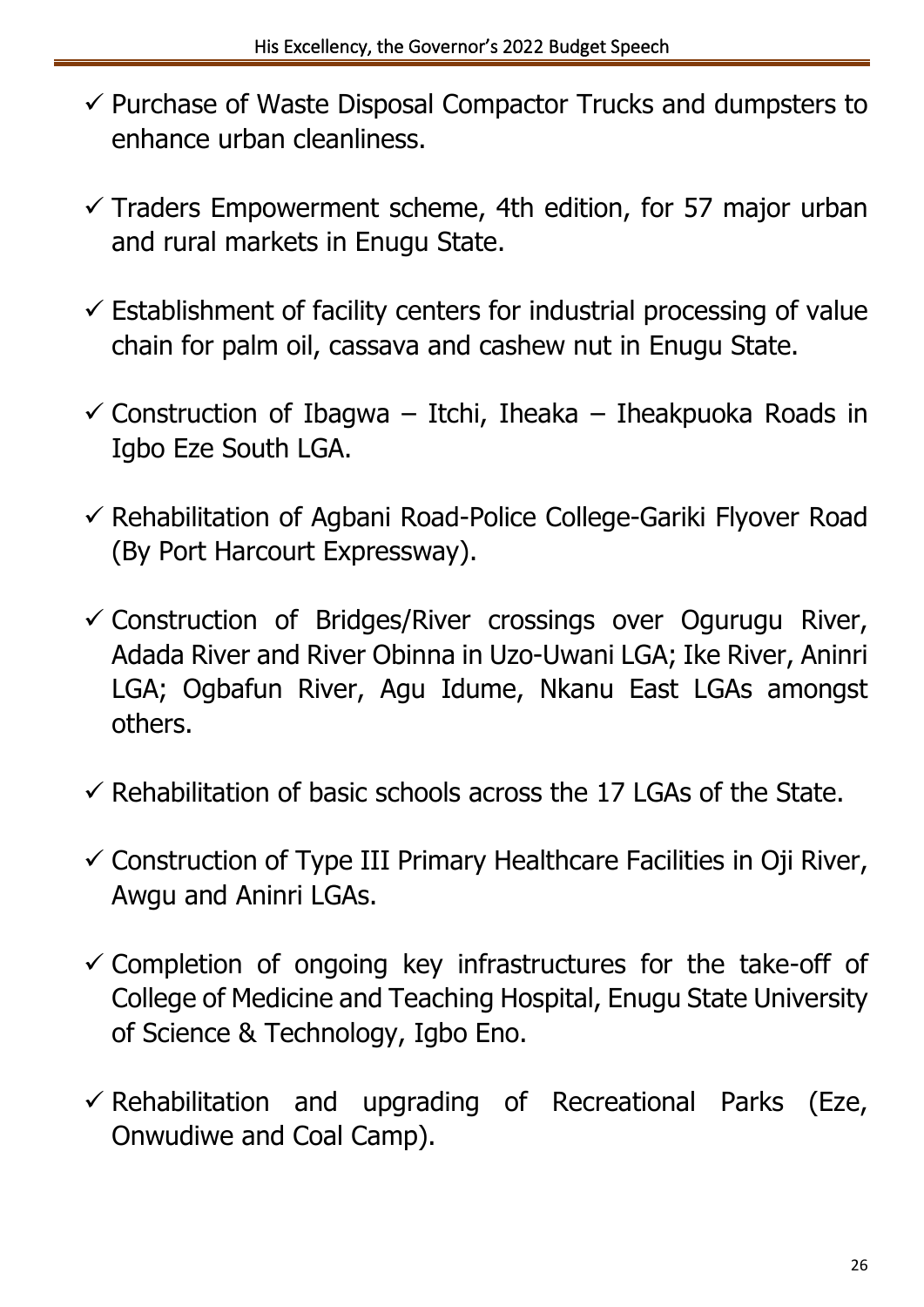- $\checkmark$  Drilling, Rehabilitation and Reticulation of Water Boreholes in Communities across the State.
- $\checkmark$  Upgrading and improvement of Enugu Urban Water Supply and Distribution System through the AFD-funded 3rd National Urban Water Sector Reform Project (3rd NUWSRP).
- $\checkmark$  Construction of Court buildings: three (3) High Court buildings in three (3) Judicial divisions - Udi, Orba and Amagunze, Six (6) Magistrate Courts buildings in Amechi Idodo, Nike, Orba, Nara, Ozalla and Awhum, Enugu State.
- $\checkmark$  Perimeter Fencing, Landscaping and Furnishing of thirty-four (34) Customary Courts already built across the State.
- $\checkmark$  Bulk Purchase of Electricity Distribution Transformers (500KVA and 300KVA) to upgrade and replace the failed ones in the rural communities of the State.
- $\checkmark$  Construction of Oji River Township Stadium, Oji River LGA, Enugu State.
- $\checkmark$  Establishment of additional Enugu State Technology Hub and Innovation Centre at 9th Mile, Udi LGA.

# **Conclusion**

Mr. Speaker, other Principal Officers and Members of this hallowed House, it has been a pleasant experience working with you and our administration could not have wished for anything else.

I, therefore, convey my earnest gratitude for the cooperation and legislative support that you have willingly given to our administration since inception. This partnership is working and underlies our modest successes in governance and service delivery.